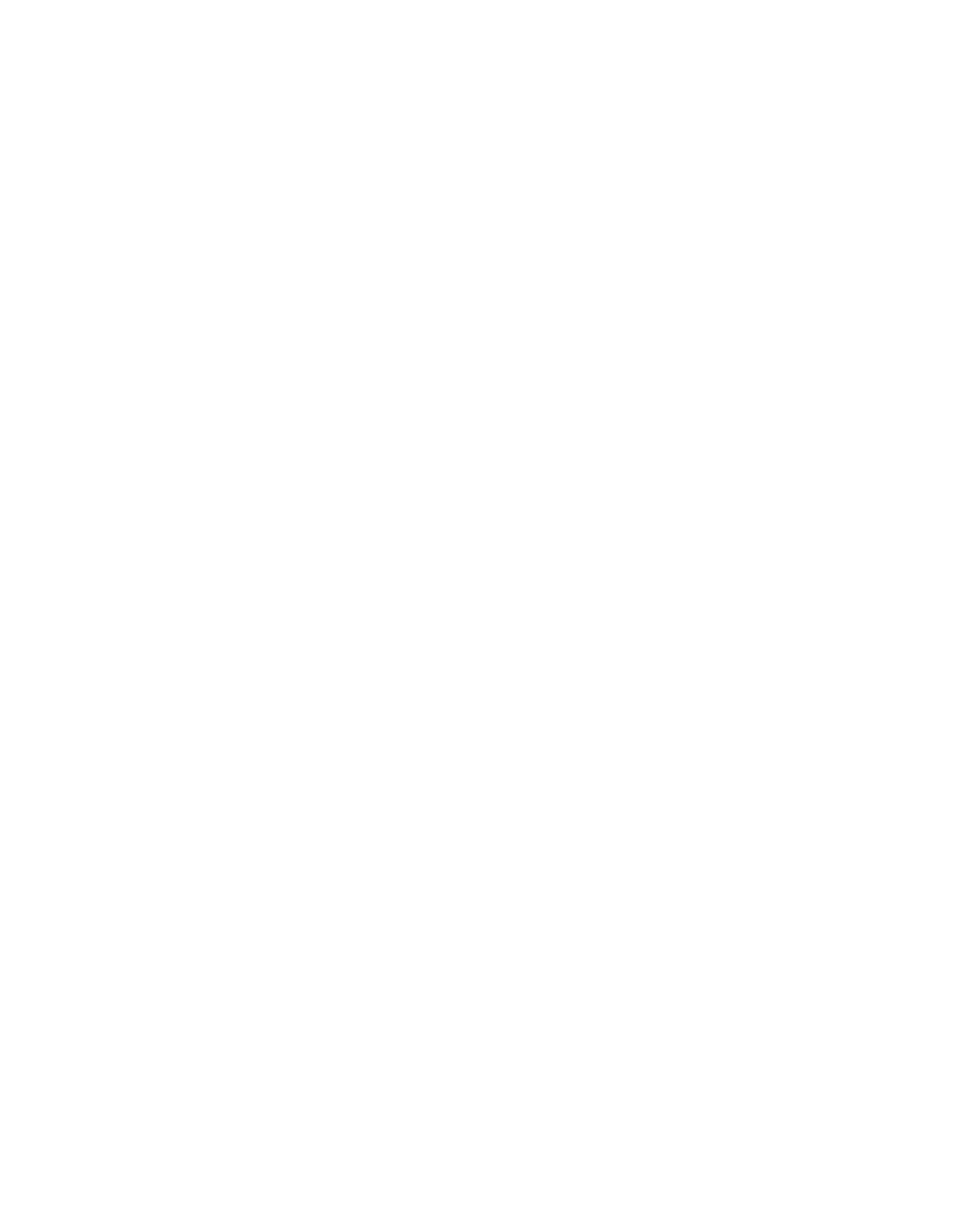KITE, Justice.

[¶1] In these consolidated appeals, Thunder Basin Coal Company (Thunder Basin) contests the Campbell County Assessor's (County Assessor) ad valorem tax assessments for the tax years 2001 and 2002 on its personal property at the Black Thunder and Coal Creek Mines in Campbell County. Thunder Basin argues the County Assessor greatly overvalued the personal property, including machinery, equipment and buildings, located at each mine. For both years, Thunder Basin argues the County Assessor improperly used the allocated purchase price it paid when it purchased the mines in 1998, rather than the original cost of the individual items of property, to calculate the total value using the cost method. Thunder Basin also contends the County Assessor failed to properly account for economic obsolescence and the Campbell County Board of Equalization (County Board) failed to make appropriate findings of fact and conclusions of law. We affirm the County Board's decisions in Cases No. 05-117 and 05-119. With regard to Case No. 05-118, we conclude the matter is not properly before this Court and, consequently, dismiss that case for lack of jurisdiction.

### **ISSUES**

[¶2] In Case No. 05-117, Thunder Basin presents the following issues for review:

- A. In determining the value of personal property and improvements to real property, the County Assessor is required by Department of Revenue rules to account for all three forms of depreciation: physical depreciation, functional obsolescence and economic obsolescence. Campbell County's Assessor completely ignored economic obsolescence in arriving at the value of the property of the Black Thunder Mine for tax year 2001. The State Board's decision affirming the County Board and Assessor is erroneous and must be reversed.
- B. Campbell County's Appraiser treated all property at both mines as new on June 1, 1998, the date Arch acquired TBCC from ARCO. This ignored the physical depreciation of the property and is not in accordance with generally accepted appraisal techniques. The State Board decision failed to correct this appraisal defect, which constitutes appropriate grounds to reverse the State Board's ruling.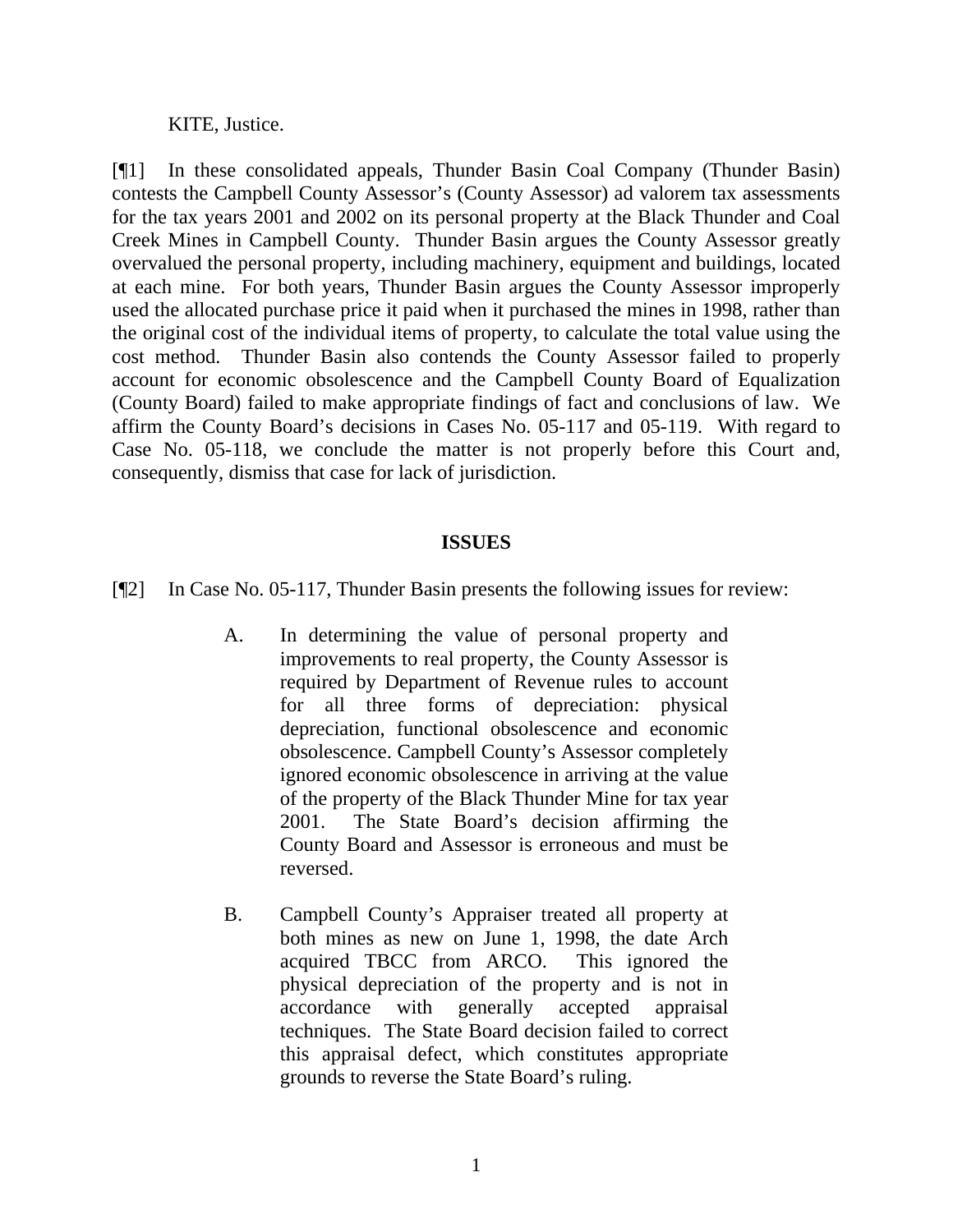C. The State Board and County Board decisions are fatally flawed as they do not contain sufficiently detailed findings of fact and conclusions of law to adequately explain their decision regarding economic obsolescence.

The County Assessor articulates the issue in Case No. 05-117 as follows:

Whether the decision of the Board affirming the 2001 assessed value of petitioner's personal property established by the Campbell County Assessor was (a) arbitrary, capricious, an abuse of discretion or otherwise not in accordance with law; (b) contrary to constitutional right, power, privilege or immunity; (c) in excess of statutory jurisdiction or authority; (d) without observance of procedures required by law; or (e) unsupported by substantial evidence.

In Case No. 05-118, Thunder Basin poses the following issues on appeal:

- A. Is the Campbell County Board of Equalization's decision fatally flawed because it failed to set forth the rationale for its decision?
- B. Did the State Board of Equalization exceed its authority when it acted as an expert appraiser, thereby poisoning further review by the Campbell County Board of Equalization?
- C. Are the Campbell County Board of Equalization's findings of fact regarding the life of the facility contrary to substantial evidence?
- D. Is the Campbell County Assessor's determination of physical depreciation, which has the effect of treating the property as new in 1998, contrary to appraisal practice and the Department of Revenue's instructions?
- E. Whether the appraisal judgments of the Campbell County Board of Equalization and State Board of Equalization, particularly as to economic obsolescence, are wrong, contrary to substantial evidence and arbitrary and capricious?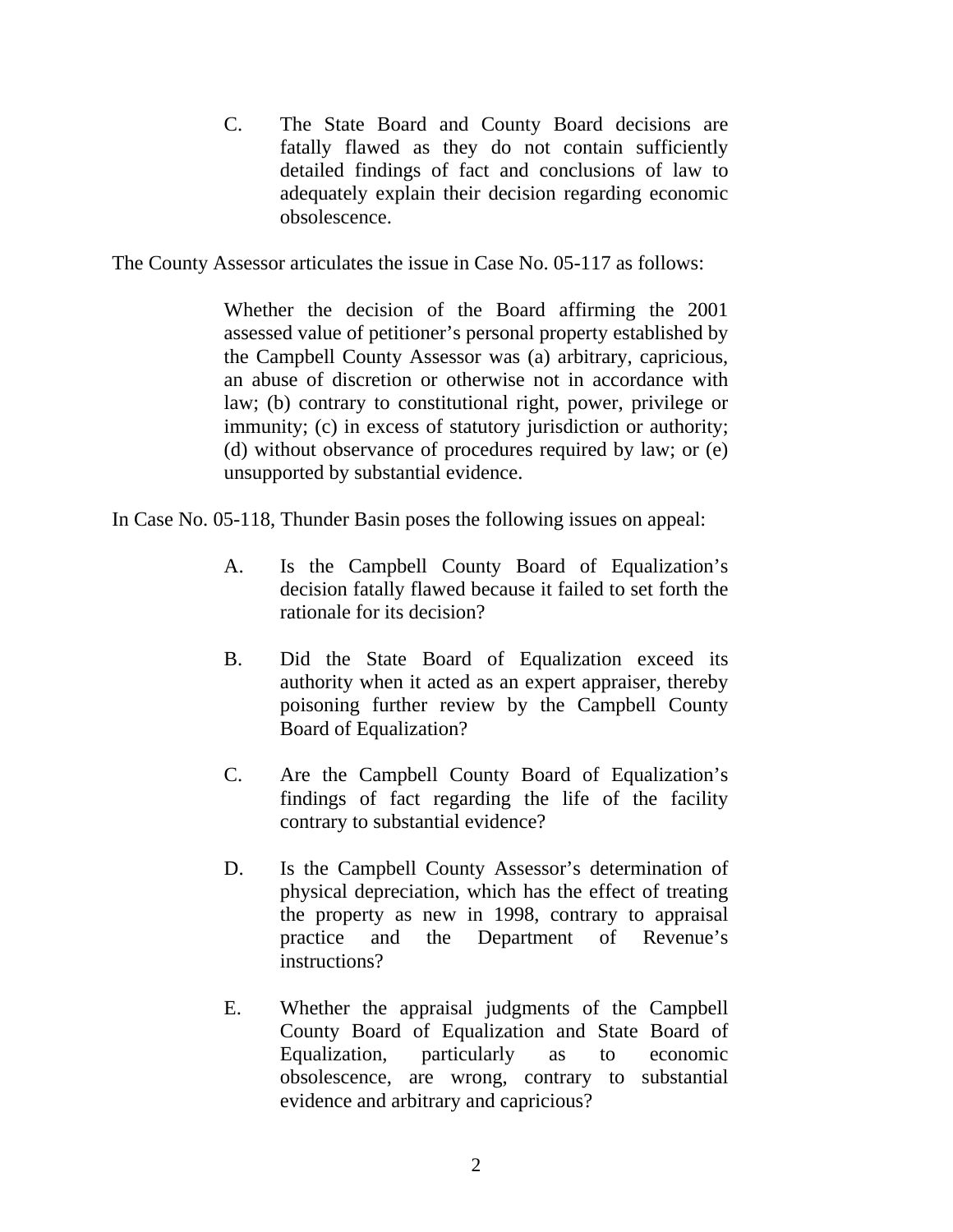F. Whether the decisions of the Campbell County Board of Equalization and State Board of Equalization violate Wyoming Constitution Article 15, § 11 because the fair market value of the property was not determined using a rational method, equally applied, that results in essential fairness?

In Case No. 05-119, Thunder Basin's issues are similar to those in Case No. 05-118:

A. Is the Campbell County Board of Equalization's decision fatally flawed because it failed to set forth the rationale for its decision?

B. Is the Campbell County Assessor's determination of physical depreciation, which has the effect of treating the property as new in 1998, contrary to appraisal practice and the Department of Revenue's instructions?

C. Whether the appraisal judgments of the Campbell County Board of Equalization and State Board of Equalization, particularly as to economic obsolescence, are wrong, contrary to substantial evidence and arbitrary and capricious?

D. Whether the decisions of the Campbell County Board of Equalization and State Board of Equalization violate Wyoming Constitution Article 15, § 11 because the FMV of the property was not determined using a rational method, equally applied, that results in essential fairness?

The County Assessor does not provide a separate statement of the issues in either Case No. 05-118 or Case No. 05-119.

### **FACTS**

[¶3] Thunder Basin, which is owned by Arch Coal, Inc. (Arch Coal), purchased the Black Thunder and Coal Creek Mines located in Campbell County in 1998. Thunder Basin closed the Coal Creek Mine in 2000.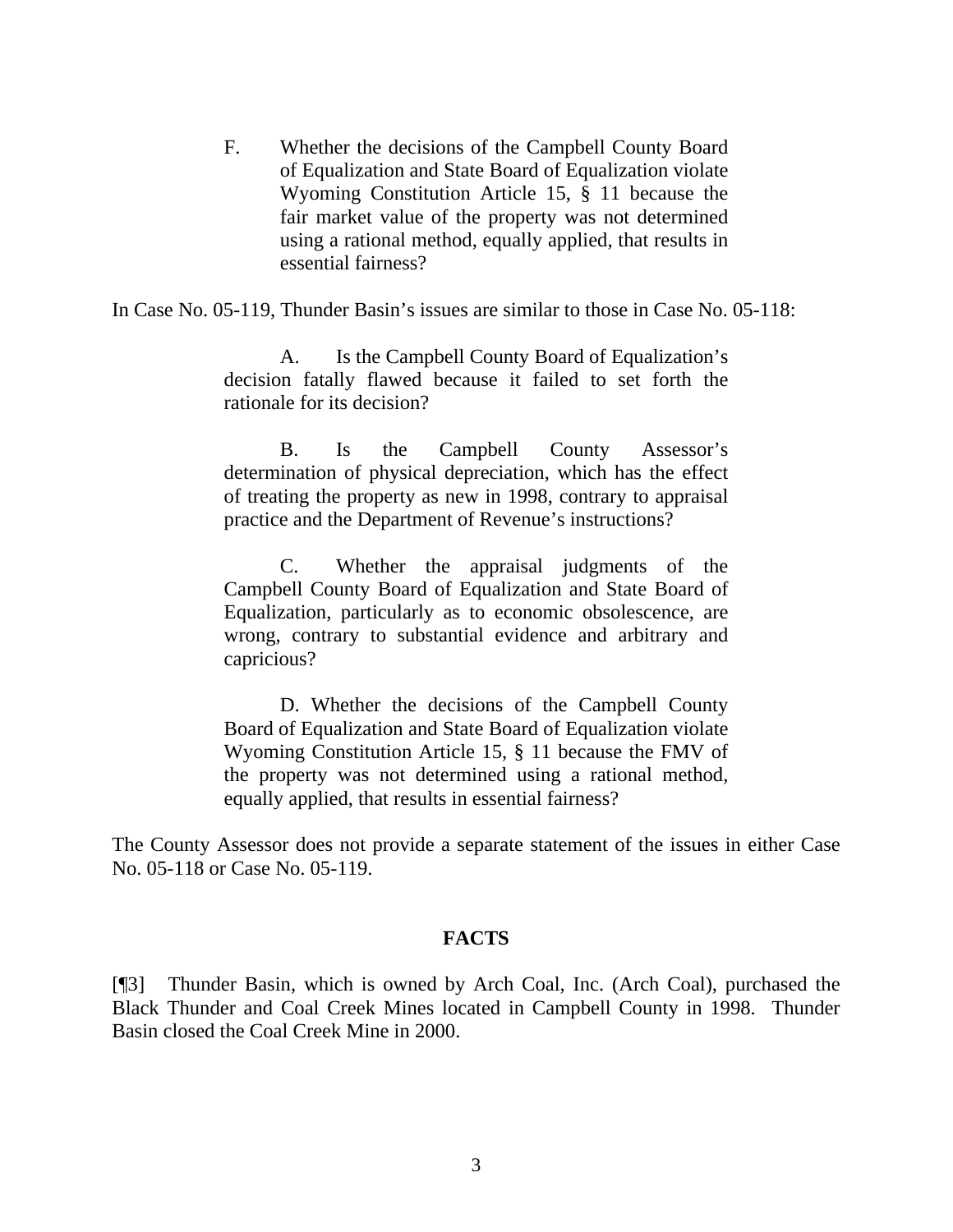# *Case No. 05-117 – Black Thunder and Coal Creek Mines – Tax Year 2001*

[¶4] For the tax year 2001, the County Assessor contracted with a private company, Thos. Y. Pickett & Company, Inc. (Pickett), to appraise the personal property located at the mines. Pickett had provided this service for Campbell County since the mid-1980s and performed approximately twenty complex mine appraisals each year. Pickett requested Thunder Basin provide certain information, including an asset list and depreciation schedules for all buildings, machinery, and equipment, by February 15, 2001. Thunder Basin missed the deadline, but, sometime after February 26, 2001, Thunder Basin's property tax manager sent Pickett a fixed assets schedule. The schedule contained "current book costs, taken from an appraisal by Price Waterhouse Coopers LLP at the time of acquisition [of the mines from ARCO] in June, 1998." Thunder Basin did not provide any depreciation schedules until after the tax assessments were issued by the County Assessor.

[¶5] Pickett used the cost based approach to appraise the personal property at the mines based upon the information it had received from Thunder Basin. Using Pickett's appraisal, the County Assessor valued the personal property for the Black Thunder mine at \$231,558,310 and the personal property at the Coal Creek Mine at \$23,861,300. Thunder Basin disagreed with the County Assessor's valuations and employed an independent appraiser, Ernst & Young LLP (Ernst), to value the personal property at the two mines. Ernst completed its appraisal on May 31, 2001, and concluded the personal property at the Black Thunder Mine was worth \$168,788,000 and the property at the Coal Creek Mine was worth \$12,459,000. The disparity between Thunder Basin's and the County Assessor's valuations resulted primarily from differences in their respective calculations of physical depreciation and economic obsolescence.

[¶6] The County Board held a hearing on June 20, 2001, and, subsequently issued findings of fact and conclusions of law upholding the County Assessor's determinations. Thunder Basin appealed to the State Board of Equalization (SBOE), which affirmed the County Board's decision. Thunder Basin filed a petition for review of the SBOE's decision in the district court, which also affirmed the County Board's rulings. Thunder Basin then appealed to this Court.

# *Case Nos. 05-118 & 05-119 – Black Thunder and Coal Creek Mines -- Tax Year 2002*

[¶7] In 2002, Campbell County again contracted with Pickett to appraise property at the mines within the county, including Thunder Basin's Black Thunder and Coal Creek Mines. As in 2001, Pickett utilized information provided by Thunder Basin to prepare the appraisals, employing the cost approach. Relying upon the Pickett appraisals, the County Assessor issued property tax valuations for the personal property at the mines.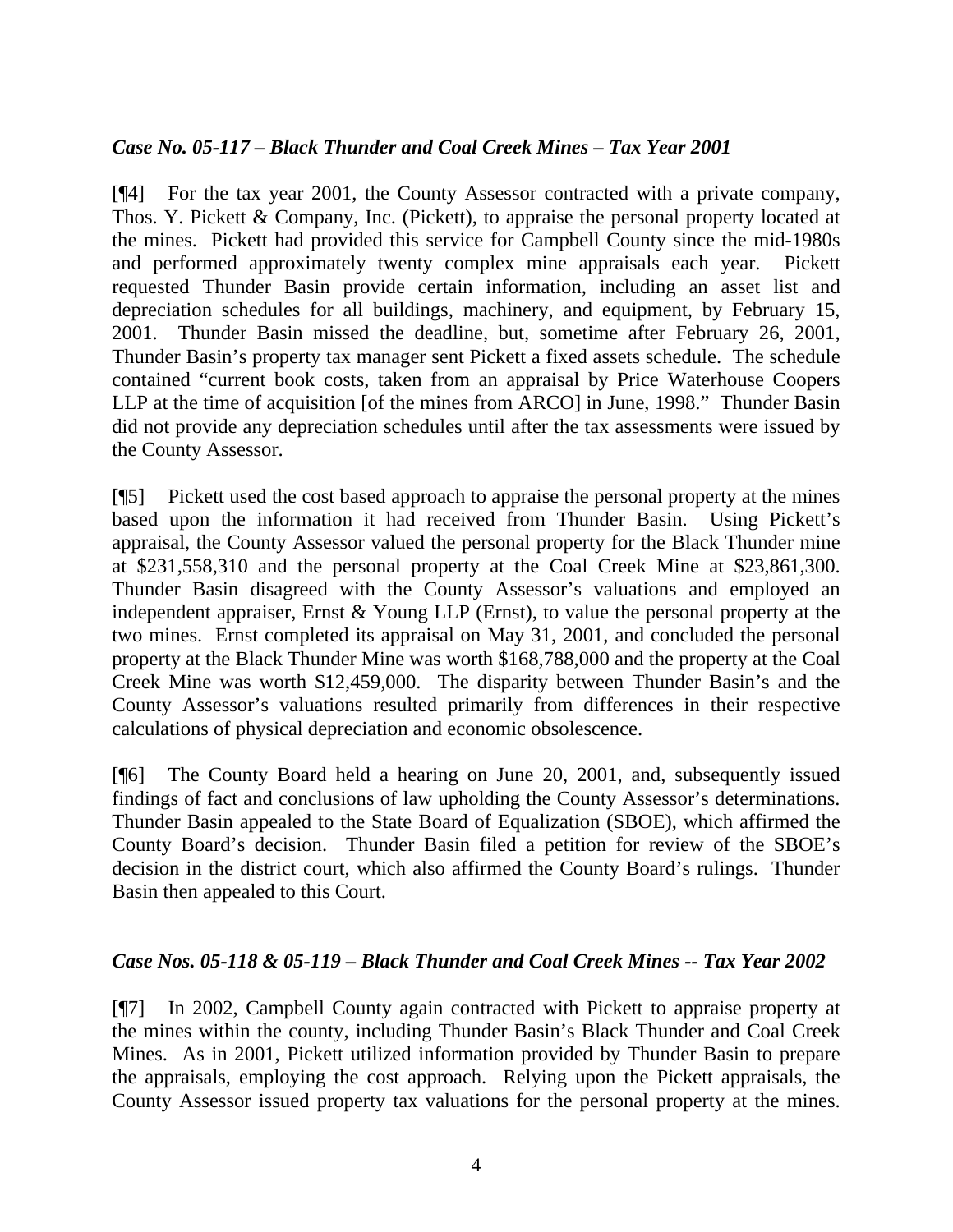The Black Thunder Mine valuation was \$253,547,380, and the Coal Creek Mine valuation was \$17,946,290.

[¶8] Thunder Basin disagreed with the County Assessor's valuations, and again hired Ernst to conduct an individual or "fee" appraisal of the personal property at both mines. Like Pickett, Ernst used the cost approach to appraise the property. Thunder Basin's appraisals, however, resulted in valuations which were very different from the County Assessor's valuations. For the Black Thunder Mine, Ernst valued the personal property at \$153,502,788, which was over \$100,000,000 less than the County Assessor's valuation. Ernst valued the Coal Creek Mine personal property at nearly one-half of the County Assessor's appraisal, or \$9,724,320.

[¶9] Thunder Basin appealed the Black Thunder Mine valuation and the County Board held a hearing. The County Board upheld the County Assessor's valuation, and Thunder Basin appealed to the SBOE which issued a comprehensive decision agreeing with many of the County Board's findings. Nevertheless, the SBOE ultimately concluded the County Assessor failed to properly calculate economic obsolescence of the personal property at the Black Thunder Mine and, therefore, the County Board's decision affirming the County Assessor's valuation for that mine did not comply with the law. Consequently, the SBOE ordered: "The decision of the County Board affirming the Assessor's valuation of [Thunder Basin's] property shall be and the same is, hereby **remanded**." (emphasis in original). Even though Thunder Basin ostensibly prevailed before the SBOE, it filed a petition for review with the district court. The district court affirmed the SBOE's decision, "including its remand to the County Board." Still not content, Thunder Basin appealed to this Court.

[¶10] Thunder Basin also appealed the Coal Creek Mine 2002 assessment. As stated above, Thunder Basin closed the Coal Creek Mine in 2000. By 2002, much of the machinery and equipment had been removed from the mine, and the buildings were unoccupied. As in 2001, the difference between the County Assessor's and Thunder Basin's valuations of the personal property at the Coal Creek Mine rested largely upon the appraisers' divergent calculations of physical depreciation and economic obsolescence. Consequently, Thunder Basin focused on those issues at the hearing before the County Board. The County Board concluded the County Assessor's valuations complied with law and, consequently, affirmed the valuations. Thunder Basin appealed to the SBOE, which also affirmed. Thunder Basin filed a petition for review with the district court, and that court affirmed the County Board's decision, leading to an appeal to this Court.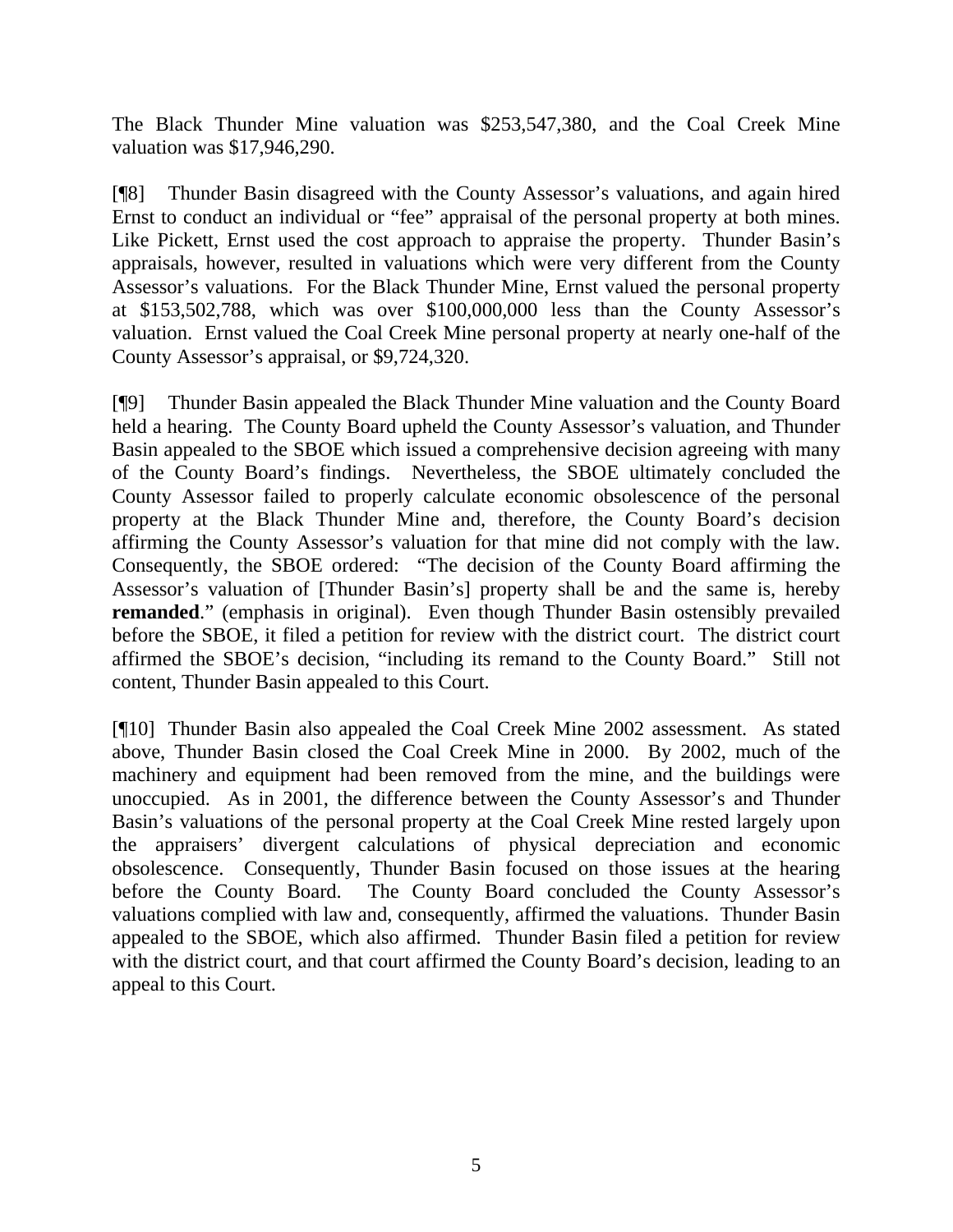#### **STANDARD OF REVIEW**

[¶11] Wyo. Stat. Ann. § 16-3-114(c) (LexisNexis 2005) sets forth the scope of appellate review for agency decisions:

> (c) To the extent necessary to make a decision and when presented, the reviewing court shall decide all relevant questions of law, interpret constitutional and statutory provisions, and determine the meaning or applicability of the terms of an agency action. In making the following determinations, the court shall review the whole record or those parts of it cited by a party and due account shall be taken of the rule of prejudicial error. The reviewing court shall:

(i) Compel agency action unlawfully withheld or unreasonably delayed; and

(ii) Hold unlawful and set aside agency action, findings and conclusions found to be:

(A) Arbitrary, capricious, an abuse of discretion or otherwise not in accordance with law;

(B) Contrary to constitutional right, power, privilege or immunity;

(C) In excess of statutory jurisdiction, authority or limitations or lacking statutory right;

(D) Without observance of procedure required by law; or

(E) Unsupported by substantial evidence in a case reviewed on the record of an agency hearing provided by statute.

[¶12] When an appealing party contests an agency's findings of fact, we examine the entire record to determine if the agency's findings are supported by substantial evidence. *RT Communications, Inc. v. State Bd. of Equalization,* 11 P.3d 915, 920 (Wyo. 2000), *Laramie County Bd. of Equalization v. Wyo. State Bd. of Equalization,* 915 P.2d 1184, 1189 (Wyo. 1996). If the agency's findings of fact are supported by substantial evidence, we will not substitute our judgment for that of the agency and will uphold the factual findings on appeal. *RT Communications,* 11 P.3d at 921. "Substantial evidence is more than a scintilla of evidence; it is evidence that a reasonable mind might accept in support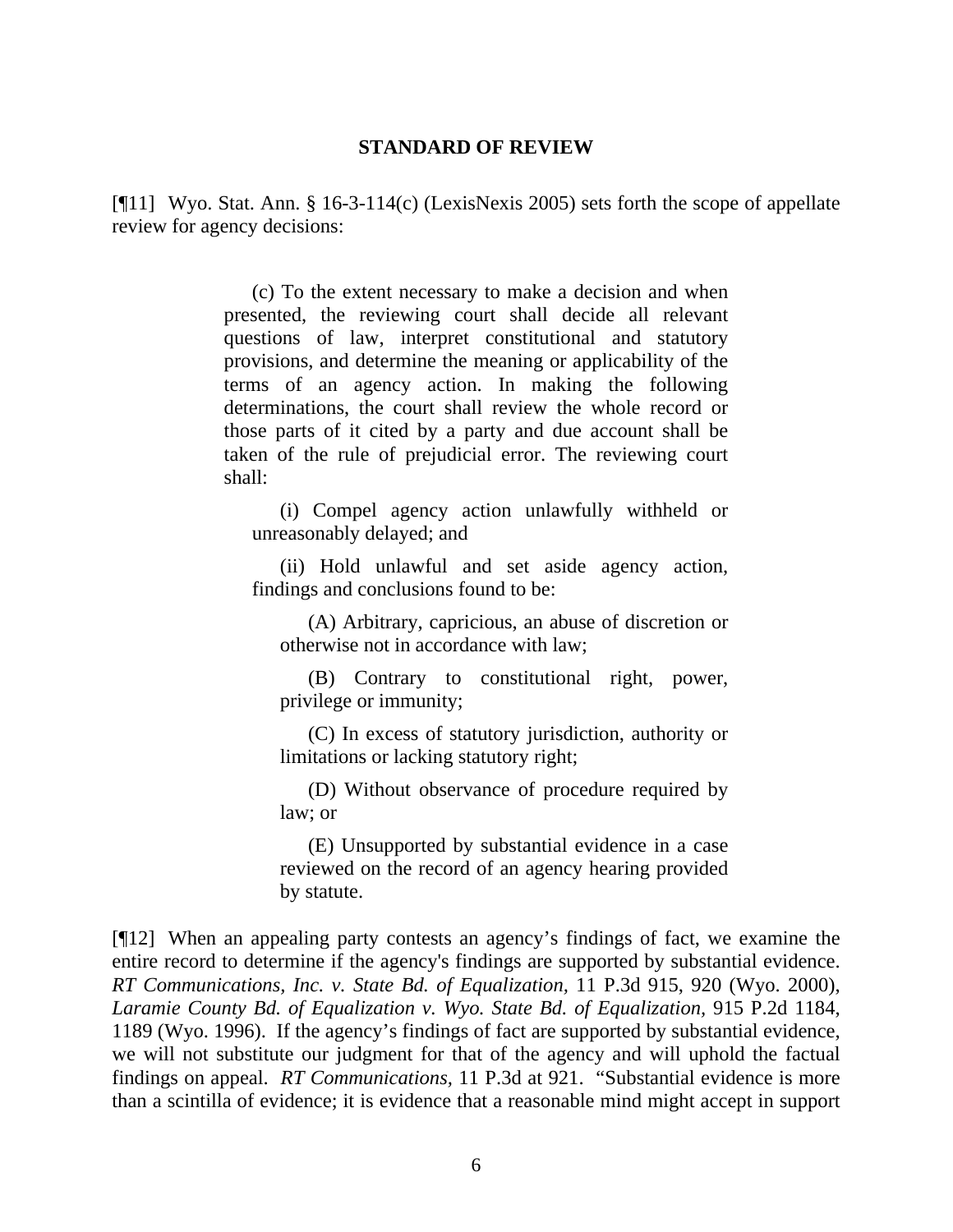of the conclusions of the agency." *Id.* "When an agency decides that the party charged with the burden of proof has failed to meet that burden, the case is reviewed under the 'arbitrary, capricious, an abuse of discretion or otherwise not in accordance with law' language of WYO. STAT. § 16-3-114(c)(ii) (1990)." *Newman v. State ex rel. Workers' Safety & Comp. Div.*, 2002 WY 91, ¶ 12, 49 P.3d 163, 168 (Wyo. 2002) (citations omitted). *See also*, *Veile v. Bryant,* 2004 WY 107, ¶ 9, 97 P.3d 787, 792 (Wyo. 2004).

[¶13] With regard to appeals of property tax matters, we have stated:

 The Department's valuations for state-assessed property are presumed valid, accurate, and correct. This presumption can only be overcome by credible evidence to the contrary. In the absence of evidence to the contrary, we presume that the officials charged with establishing value exercised honest judgment in accordance with the applicable rules, regulations, and other directives that have passed public scrutiny, either through legislative enactment or agency rule-making, or both.

 The petitioner has the initial burden to present sufficient credible evidence to overcome the presumption, and a mere difference of opinion as to value is not sufficient. If the petitioner successfully overcomes the presumption, then the Board is required to equally weigh the evidence of all parties and measure it against the appropriate burden of proof. Once the presumption is successfully overcome, the burden of going forward shifts to the DOR to defend its valuation. The petitioner, however, by challenging the valuation, bears the ultimate burden of persuasion to prove by a preponderance of the evidence that the valuation was not derived in accordance with the required constitutional and statutory requirements for valuing state-assessed property. . . .

\* \* \* \*

*Colorado Interstate Gas Company v. Wyoming Department of Revenue*, 2001 WY 34, ¶¶ 9-11, 20 P.3d 528, ¶¶ 9-11 (Wyo. 2001) (citations omitted).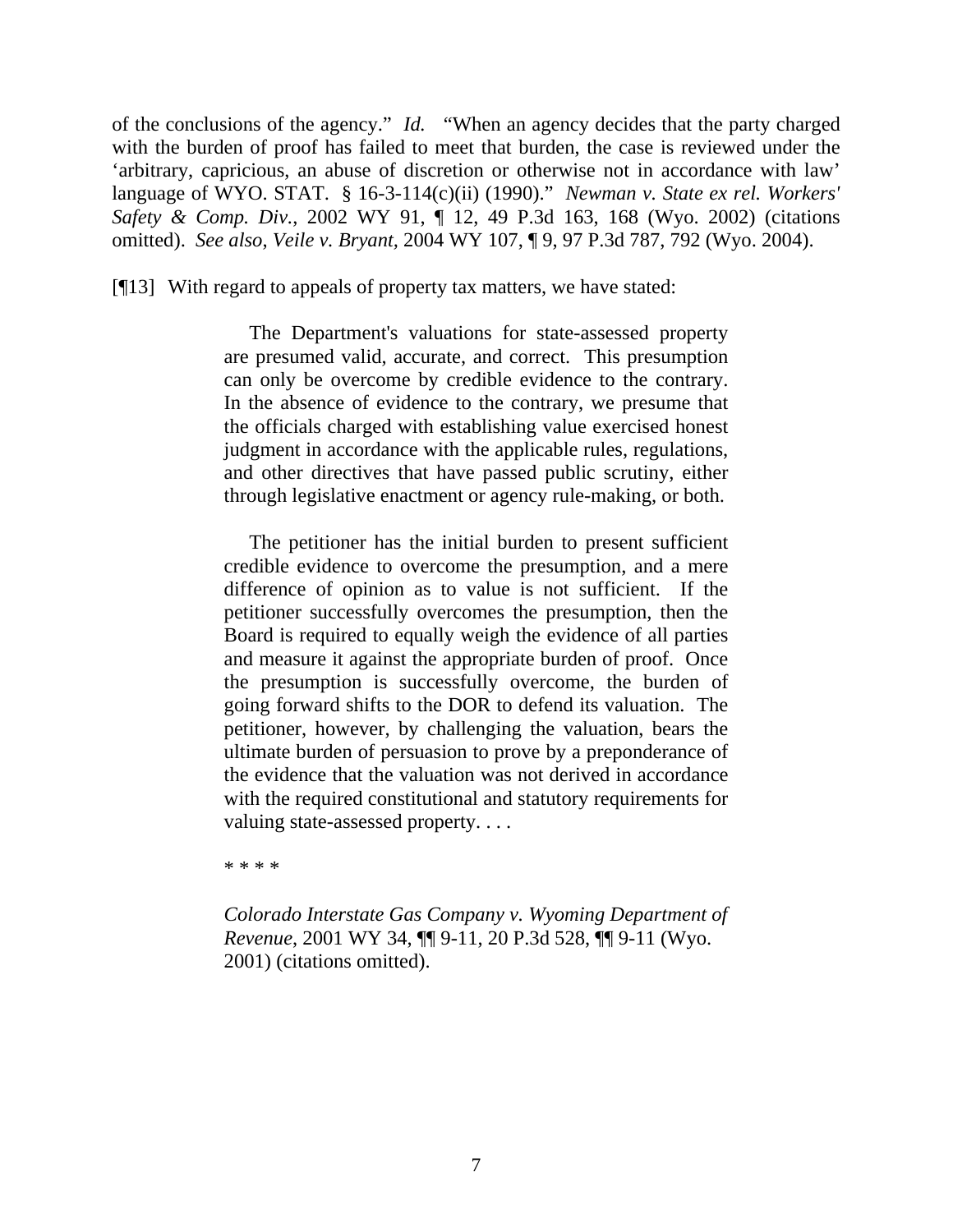*Airtouch Communications, Inc. v. Dep't of Revenue,* 2003 WY 114, ¶ 12, 76 P.3d 342, 348 (Wyo. 2003). $^1$  $^1$ 

[¶14] The County Assessor's choice of appraisal methods is reviewed under the substantial evidence standard. It is not the duty of the reviewing court

> "to determine which of various appraisal methods is best or most accurately estimates FMV [fair market value]; rather, it is to determine whether substantial evidence exists to support usage of the [particular] method of appraisal, and, if so, whether substantial evidence exists to support the manner in which it was used." *Holly Sugar Corp. v. State Bd. of Equalization,* 839 P.2d 959, 963 (Wyo. 1992).

*RT Communications, Inc.* 11 P.3d at 921, quoting *Gray v. Wyo. State Bd. of Equalization,*  896 P.2d 1347, 1350-51 (Wyo. 1995)*.*

> The proper application of appraisal methods to the facts is an issue of ultimate fact requiring de novo review. An ultimate fact is a mixture of fact and legal precept.

"When an agency's determinations contain elements of law and fact, we do not treat them with the deference we reserve for findings of basic fact. When reviewing an "ultimate fact," we separate the factual and legal aspects of the finding to determine whether the correct rule of law has been properly applied to the facts. We do not defer to the agency's ultimate factual finding if there is an error in either stating or applying the law."

*Pacificorp, Inc. v. Dep't of Revenue,* 2001 WY 84, ¶ 6, 31 P.3d 64, 65-66 (Wyo. 2001) (citations omitted).

[¶15] We review an agency's conclusions of law *de novo*. *Wyo. Dep't of Revenue v. Guthrie, 2005 WY 79,* 13, 115 P.3d 1086, 1091 (Wyo. 2005). If a conclusion of law is in accord with the law, it is affirmed. *Airtouch Communications,* 2003 WY 114, ¶ 10, 76 P.3d at 347. "However, when an agency has failed to properly invoke and apply the correct rule of law, we correct the agency's error." *Id.* 

<span id="page-9-0"></span> $<sup>1</sup>$  The quoted material pertains to cases in which the Department of Revenue assesses the property. The</sup> standard is, however, equally applicable to assessments by county assessors. *See, e.g*., *Teton Valley Ranch v. State Bd. of Equalization,* 735 P.2d 107 (Wyo. 1987).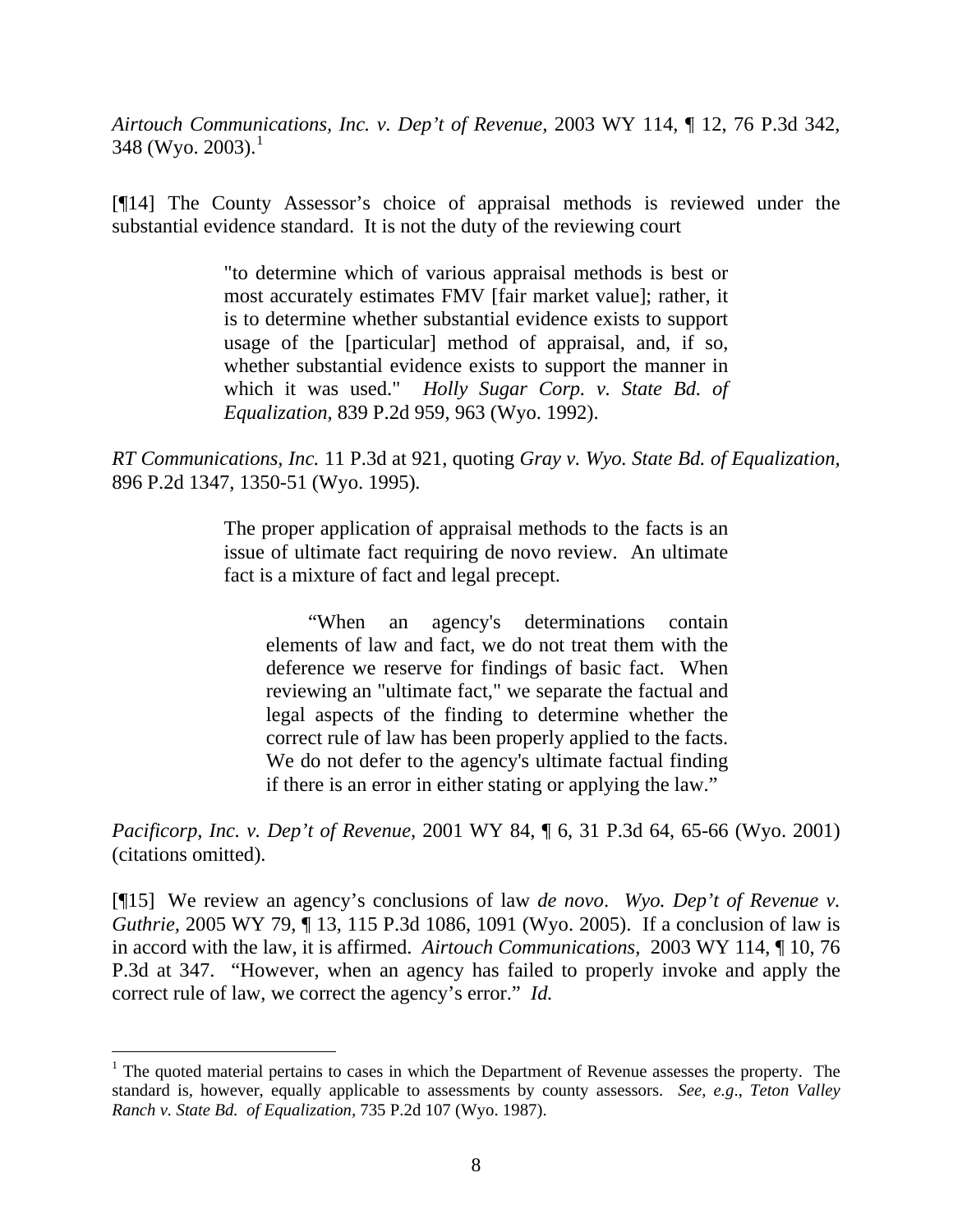### **DISCUSSION**

#### *Case No. 05-117 – Black Thunder and Coal Creek Mines – Tax Year 2001*

[¶16] With regard to the 2001 personal property tax assessment for the two mines, Thunder Basin raises three issues on appeal. It alleges the County Assessor erred in his calculation of physical depreciation of both mines by using the 1998 allocated purchase price as the starting point and failed to properly account for economic obsolescence for the Black Thunder Mine. Thunder Basin also claims the County Board's findings of fact and conclusions of law failed to adequately explain its decision.

#### *1998 Values*

[¶17] We will begin with the issue of the 1998 values which pertains to both mines. Thunder Basin purchased the mines from ARCO in 1998. Throughout its arguments, Thunder Basin contests the County Assessor's use of the values the company allocated to the personal property when it purchased the property in 1998. Thunder Basin claims use of the 1998 values is not the correct way to apply the cost approach. It also claims the values do not accurately reflect the fair market value of the property because the allocation of the purchase price paid by Thunder Basin was for income tax purposes and not to establish fair market value for purposes of property tax.

[¶18] Pursuant to the Wyoming Constitution, Art. 15, § 11, property must be uniformly assessed. To accomplish that directive an assessor must adopt '"a rational method [of appraisal], equally applied to all property, which results in essential fairness.'" *Holly Sugar Corp. v. State Bd. of Equalization,* 839 P.2d 959, 964 (Wyo. 1992), quoting *Teton Valley Ranch v. State Bd. of Equalization,* 735 P.2d 107, 115 (Wyo. 1987) (Urbigkit, J. concurring). To that end, all property must be valued at its fair market value for property tax purposes. Wyo. Stat. Ann. § 39-13-103(b)(ii) (LexisNexis 2005). Wyo. Stat. Ann. § 39-11-101(a)(vi) (LexisNexis 2005) defines fair market value as:

> (vi) "Fair market value" means the amount in cash, or terms reasonably equivalent to cash, a well informed buyer is justified in paying for a property and a well informed seller is justified in accepting, assuming neither party to the transaction is acting under undue compulsion, and assuming the property has been offered in the open market for a reasonable time . . . .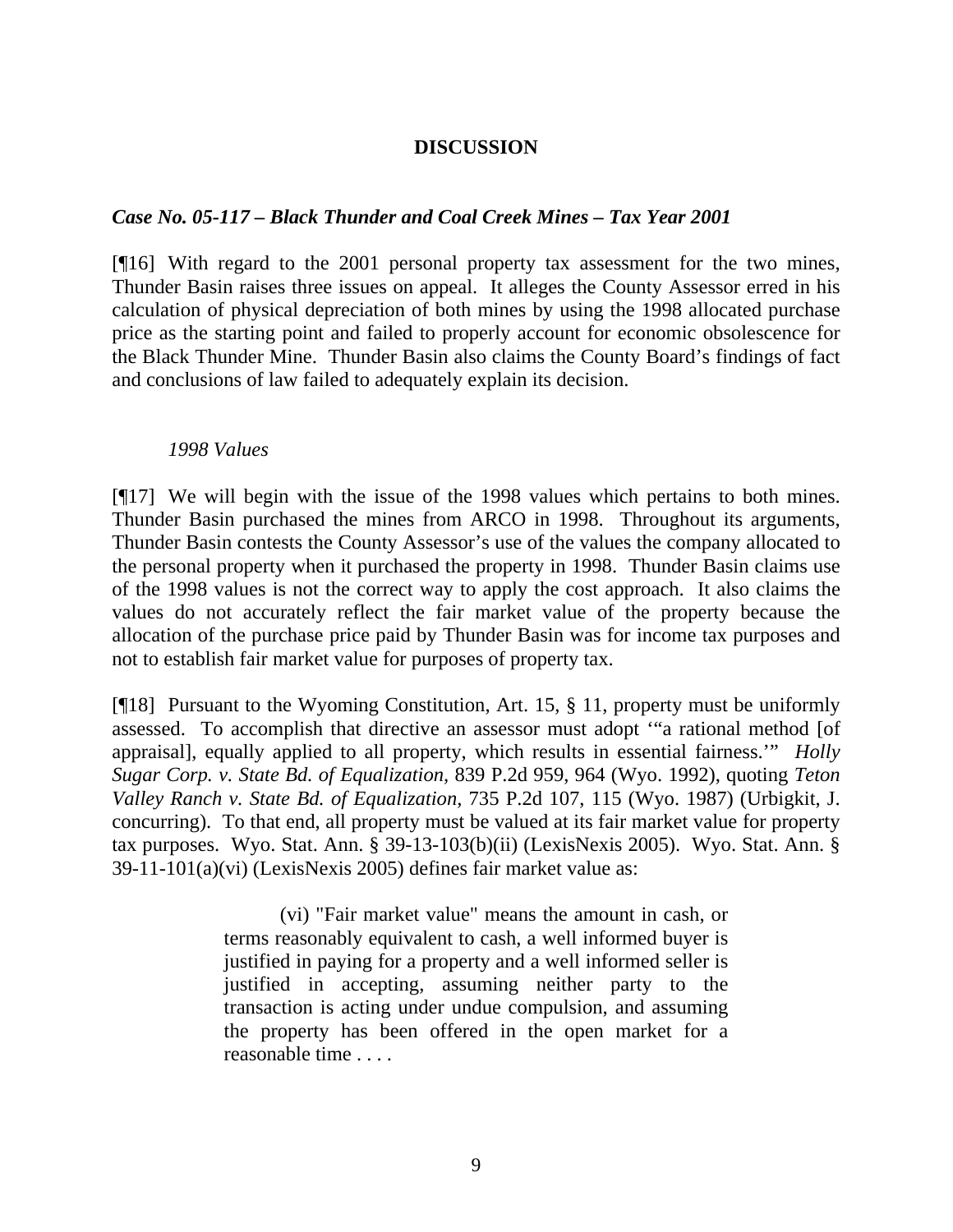[¶19] The rules and regulations of the Department of Revenue (DOR) provide three methods of appraisal to determine fair market value: cost, sales comparison, and income or capitalized earnings. DOR Rules, Ch. 9, § 6. In the circumstances present in this case, the County Assessor and Thunder Basin agreed the cost approach method of appraisal was the appropriate one to use. As the regulations provide, "The cost approach is a method of estimating value by summing the land value, where applicable, with the depreciated value of improvements . . . . The cost approach relies on the principle of substitution in which an informed buyer will not pay more for a property than its comparable replacement." DOR Rules, Ch. 9, § 6(b). To apply this method, costs are estimated on the basis of typical reproduction or replacement costs which are then trended (to account for inflation) from the date of acquisition to the tax lien date using an appropriate construction cost index. That trended cost is then depreciated, beginning on the first assessment date after the property is acquired, to reflect the actual value of the item at the time the tax is imposed. Depreciation continues on an annual basis until the residual value is reached. The regulations establish the lowest allowed residual value to be 25% unless the appraiser has sufficient market information to indicate a lower residual value would be appropriate. DOR Rules, Ch. 9, § 6(b)(iv).

[¶20] The regulatory definition of the "trended original cost method" refers to trending the "acquisition or original costs." DOR Rules, Ch. 9, § 6(b)(v)(H). In the Personal Property Valuation Manual (Ad Valorem Tax Div. 2002), the DOR provides guidelines to counties for purposes of application of the cost approach to appraisal. That manual addresses valuation of used personal property in particular and it states:

> Valuing used personal property requires that the Assessor make a decision about the remaining economic life of the equipment. The purchase of used equipment that has not reached the end of its economic life would be valued normally. In other-words *you would use the purchase price (if accurate) and then trend the property and depreciate it.* If the equipment has reached its residual value, the acquisition cost should be treated as an RCNLD value and frozen at that value, RCN trending and depreciation would not be applied. Residual value is referred to in Chapter 9 of the DOR rules, February 11, 1999.

Personal Property Valuation Manual, § 1, p. 36. (emphasis added).

[¶21] Nothing in the statutes, regulations or guidelines prohibits the use of the acquisition cost of used personal property as the starting place for the cost method of appraisal and, in fact, the guidelines seem to direct it. However, Thunder Basin argues that doing so essentially resets the economic life of the used property and treats it as "new" when that is not the case. This "resetting" arguably occurred when the County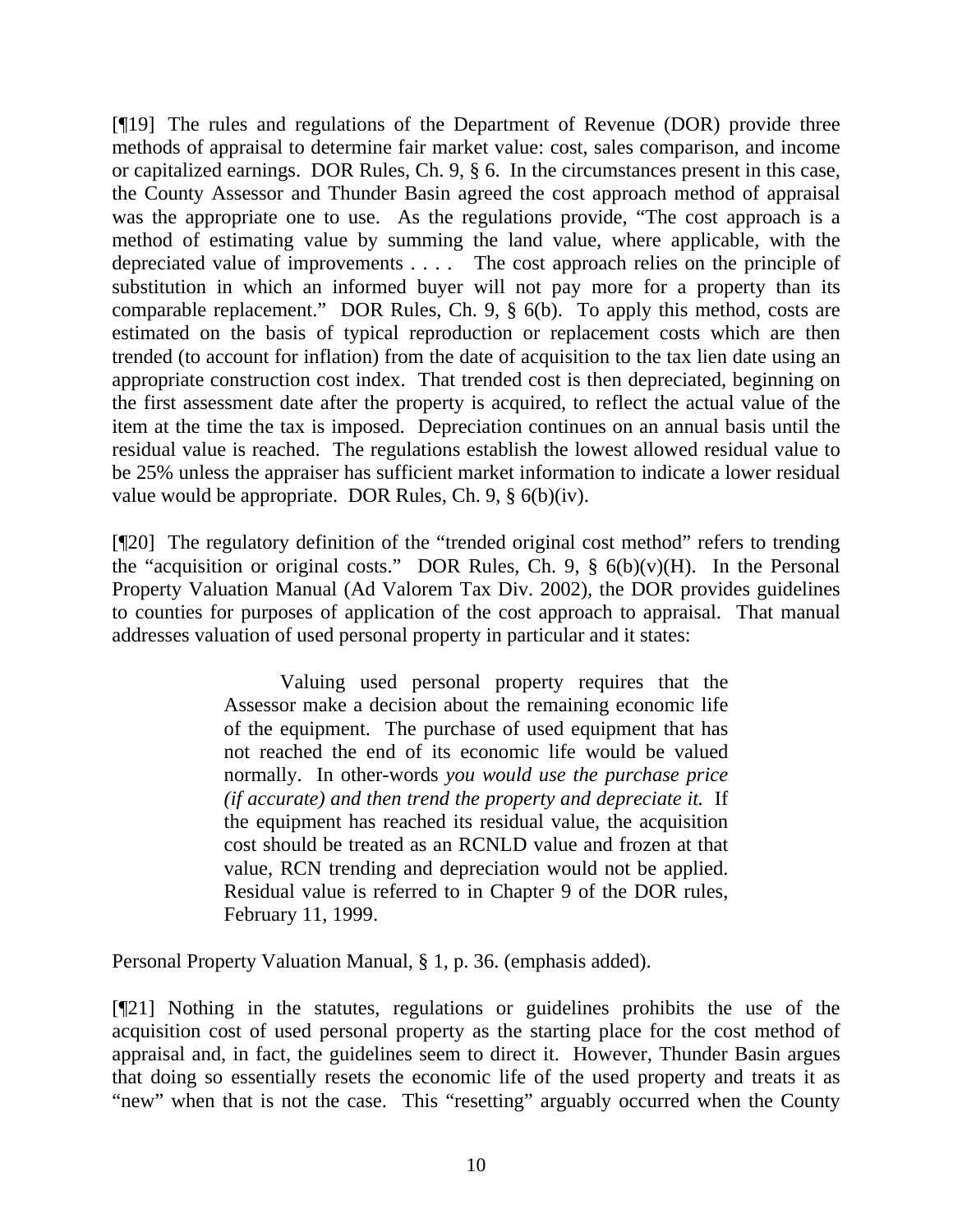Assessor applied a standard useful life for like property, assuming the property was new when it was acquired by Thunder Basin in 1998. For example, Thunder Basin argues when valuing a 1991 used dozer acquired in 1998, the County Assessor applied a full useful life of a new dozer to the used dozer. The County Assessor, on the other hand, contends the purchase price, as allocated by Thunder Basin, is the best evidence of the fair market value of the property. In addition, the County Assessor argues those values were provided by Thunder Basin as its "booked values" and, therefore, if any error was made it was Thunder Basin's fault.

[¶22] The standard life of personal property affects the depreciation calculation in two ways. It drives both the amount of annual depreciation (100% divided by the number of years in effective life of the property) and the total allowed depreciation which is governed by length of time necessary to reach residual value. Personal Property Valuation Manual, § 6-3. Thunder Basin and the County Assessor used the same annual depreciation factor (5% for equipment and 4% for improvements). However, Thunder Basin complains that the County Assessor's appraisal started the effective life of the property in 1998 which resulted in only three years of depreciation compared to many more years when the original date of acquisition (or construction, in the case of improvements) is used. The result of the County Assessor's approach was, in some cases, to presume the useful life of the property extended beyond the life of the mine. The County Assessor claims the assumption that personal property has no value beyond the life of the operation is unfounded. In addition, Thunder Basin's approach allows so much depreciation that the residual value of most of the property was well below the 25% limit established by the regulations.

[¶23] As we said, the goal of the appraisal is to estimate fair market value. Wyo. Stat. Ann. § 39-11-101(a)(vi). The County Assessor's expert opined that the many years of depreciation allowed by Thunder Basin's appraisal was unwarranted because the 1998 purchase price was a much better indicator of what a willing buyer would pay a willing seller for the property in an arms length transaction. The County Assessor argued, therefore, the depreciation of the property was taken into account by the buyer and seller in negotiating the 1998 transaction. The County Board concluded the County Assessor's method was in accordance with the law and was a "rational method of appraisal, equally applied to all property."

[¶24] After a thorough review, we conclude the record supported the County Board's conclusion. Thunder Basin provided no citation to any guideline, rule or statute requiring the use of the original acquisition date and price when applying the cost method of appraisal. In fact, both the guidelines and the rules suggest, directly and indirectly, the actual acquisition price and date are a proper starting point for applying the cost method to used property. *See also*, *Jim Paws, Inc. v. Equalization Bd. of Garland County, Arkansas,* 710 S.W.2d 197 (Ark. 1986) (stating the actual sales price of used personal property in an arms length transaction is generally a more accurate means to estimate fair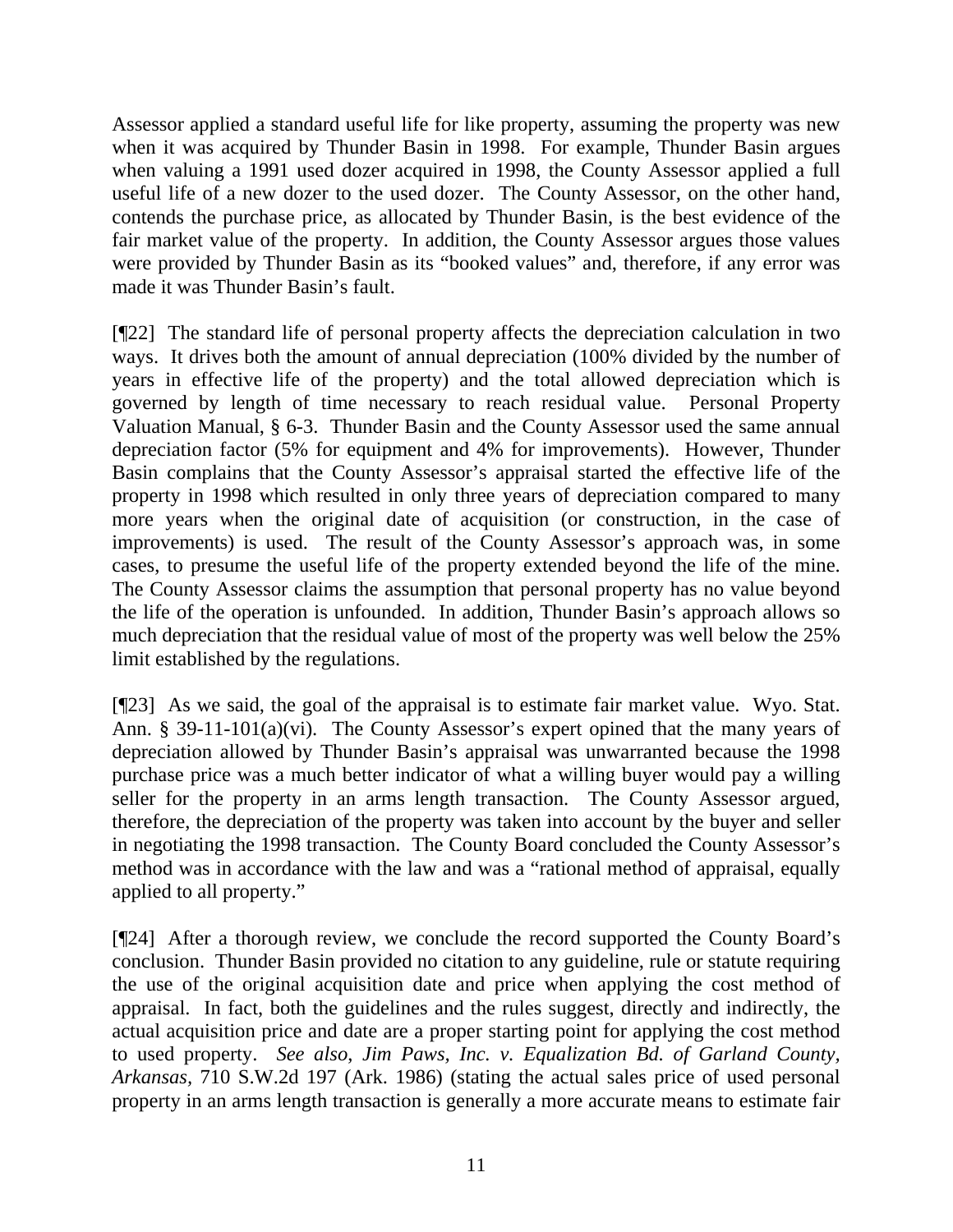market value than calculating the replacement cost by subtracting depreciation from the trended new cost). Also, the County Assessor's expert testified the older the asset, the less accurate the cost method is, and his approach more closely approximated actual fair market value. *See also, The Appraisal of Real Estate*, pp.358-59 (Appraisal Institute, 12<sup>th</sup> ed. 1992).

[¶25] Thunder Basin pointed out the 1998 allocated purchase price provided to the county was prepared for federal income tax purposes and was not intended to accurately represent the fair market value of the individual items of property. However, Thunder Basin forgets it provided the 1998 values to the County Assessor in response to the County Assessor's requests for current book value information. The County Assessor was entitled to rely upon the information submitted by Thunder Basin as accurate and reliable. As we have repeatedly stated in the past, the taxpayer bears the burden of providing accurate information to the assessor for preparation of a valuation of its properties. *See e.g.*, *Guthrie,* 2005 WY 79, ¶ 14, 115 P.3d at 1092; *Airtouch Communications,* 2003 WY 114, ¶ 39, 76 P.3d at 357; *RT Communications,* 11 P.3d at 927. The taxpayer should not, therefore, be heard to complain when the assessor relies upon the information supplied to him for the particular purpose of establishing value. *Id.* 

 [¶26] The regulations require depreciation to end when a residual value of 25% is reached, "unless the property tax appraiser has collected sufficient market information to indicate a different residual value." DOR Rules, Ch. 9, § 6(b)(iv)(D). In an effort to support his use of residual values of less than 25%, Thunder Basin's expert obtained information from Thunder Basin, including an appraisal completed by Wyoming Machinery, which estimated values for some of the used equipment. The County Board concluded that information was insufficient to justify a departure from the 25% residual value and to do so would be inconsistent with the residual values used for all mines in Campbell County. Thunder Basin simply failed to carry its burden to overcome the presumption that the County Assessor's reliance on the 25% residual value limit was proper. *Airtouch Communications,* 2003 WY 114, ¶ 12, 76 P.3d at 348. The County Board's decision was well justified and we cannot conclude it acted in an arbitrary or capricious manner in concluding Thunder Basin failed to carry its burden.

[¶27] With regard to the calculation of physical depreciation, we can find no error in the manner in which the cost method of appraisal was applied by the County Assessor. Instead, it is clear the differences in value between the County Assessor's and Thunder Basin's appraisals resulted from differences of expert opinion about the proper date for starting depreciation for used property and whether sufficient information existed to justify varying from the 25% limit on residual value. These are precisely the types of differences of expert opinion that are to be resolved by the County Board. *Airtouch Communication,* 2003 WY 114, ¶ 25, 76 P.3d at 352; *Holly Sugar,* 839 P.2d at 963. "The choice of the appraiser regarding which indicator of value is most appropriate and the final value itself are matters of appraisal judgment with which this Court will not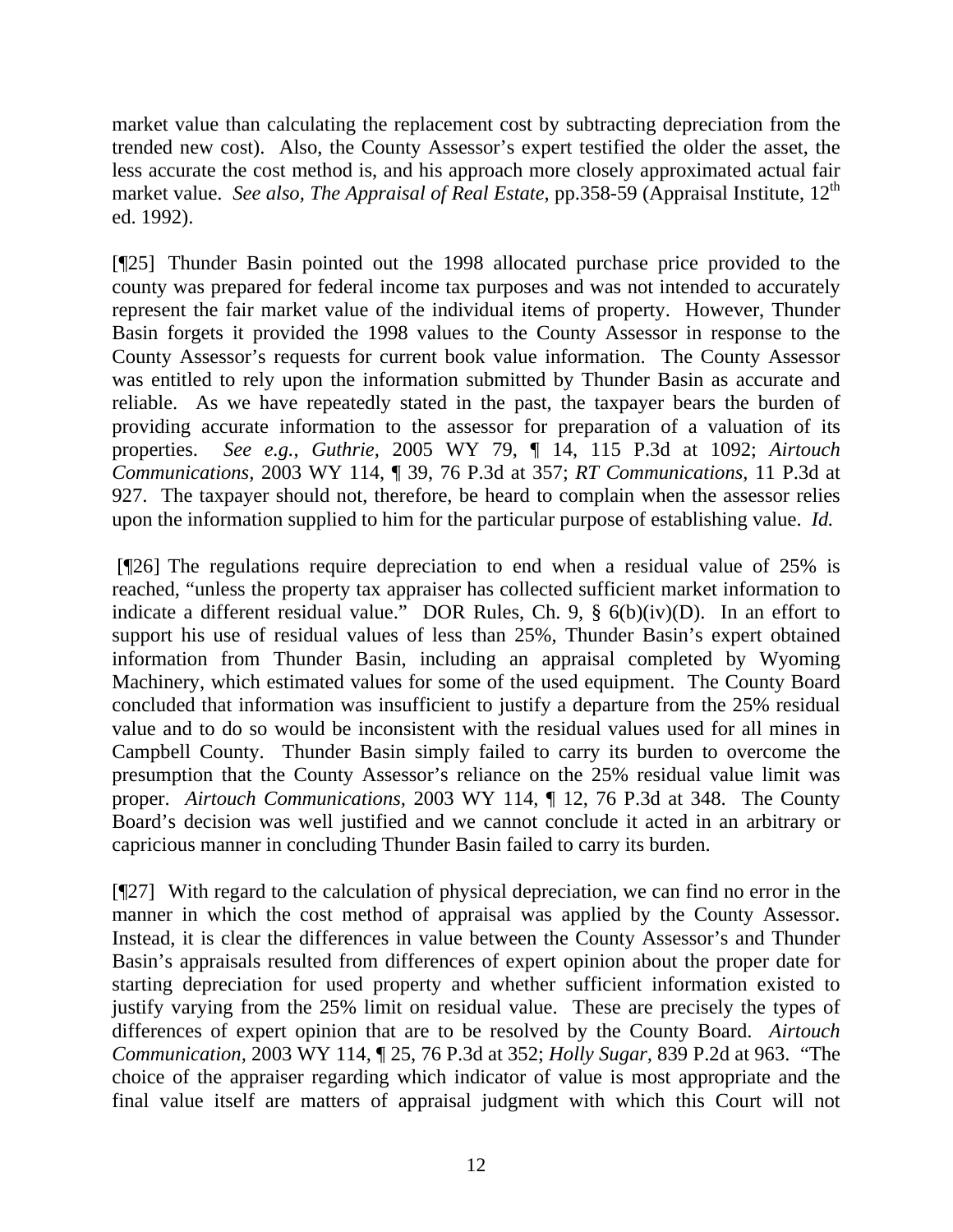interfere if they are supported by substantial evidence." *Id.* The record adequately supports the County Board's decision to accept the County Assessor's opinion and we find no legal error in his application of the cost method.

### *Economic Obsolescence*

l

[¶28] Thunder Basin contends the County Assessor failed to account for economic obsolescence in arriving at the value of the Black Thunder Mine. Although not stated as a separate issue for review, Thunder Basin's brief also discusses alleged errors in the manner in which economic obsolescence was calculated for the Coal Creek Mine. Because it was addressed in the body of the brief, we will also address economic obsolescence for Coal Creek.

[¶29] The rules provide depreciation must be applied in the cost method of appraisal beginning at the first assessment date after the property is acquired. Such depreciation may take the form of physical depreciation, functional obsolescence or economic obsolescence. DOR Rules, Ch. 9,  $\S$  6(b)(v)(D). Economic obsolescence is defined as "impairment of desirability or useful life arising from factors external to the property, such as economic forces or environmental changes which affect supply-demand relationships in the market." DOR Rules, Ch. 9, § 6(b)(v)(D)(III) *See also*, *Holly Sugar,*  839 P.2d at 961. Three methods of measuring economic obsolescence are set out, but they are not exclusive and the DOR regulations do not require the use of those methods. DOR Rules, Ch. 9,  $\S$  6(b)(v)(D)(III). Moreover, the regulations do not provide that all forms of depreciation must be found in all instances. *Id.* 

[¶30] The County Assessor concedes he did not perform any calculations to test for the existence of economic obsolescence for the Black Thunder Mine in 2001. Instead, he contends the 1998 allocated purchase price reflected, on that date, any economic obsolescence that may have existed since the purchase price resulted from an arms length transaction and that transaction was relatively recent. In reference to reliance upon the 1998 values, the County Assessor's expert testified, ". . . this sale, being a fair market sale, all functional and economic obsolescence is negated because a market approach took over." In addition, when questioned about economic obsolescence, the County Assessor's expert testified the "information was not there." It is not completely clear from the record whether he meant there was no indication of economic obsolescence or the information necessary to calculate it was not provided by Thunder Basin.<sup>[2](#page-14-0)</sup> Thunder Basin cites to no statute or regulation that would require a certain method to "test" for economic obsolescence. Given the County Board's conclusion that the 1998 allocated

<span id="page-14-0"></span> $2$  Thunder Basin's expert made a brief reference to the coal market and the possibility that it may not continue to support high spot prices. However, lacking was any substantial evidence of economic forces within the coal industry that would cause one to believe the Black Thunder Mine suffered from substantial economic obsolescence.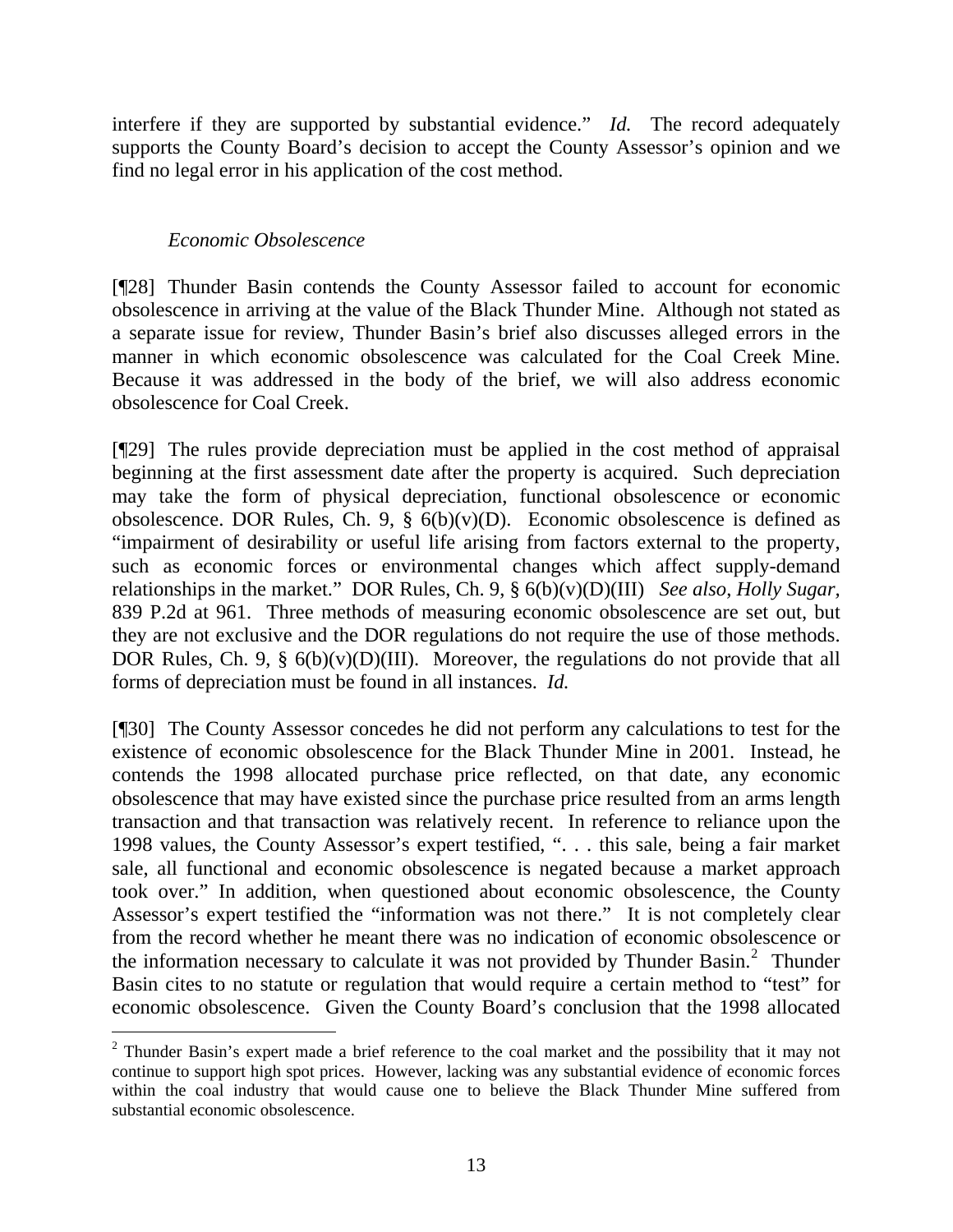value was a reliable indicator of fair market value at that time, it is not unreasonable that those values would also be relied upon for purposes of economic obsolescence. Obviously, that approach becomes less viable as more time elapses between the sale and the assessment date. In fact, in the 2002 assessment process, the County Assessor no longer took that approach, but instead performed an analysis of income shortfall to determine whether economic obsolescence existed. The County Board concluded Thunder Basin did not meet its burden of showing the County Assessor's appraisal was flawed or did not comply with generally accepted appraisal practices. We cannot say the County Assessor's approach in 2001 was arbitrary or contrary to law. As we noted above, reliance upon the 1998 values as accurately reflecting the fair market value of the property at that time was supported by substantial evidence.

[¶31] We turn now to the issue of the economic obsolescence calculation for the Coal Creek Mine. Although not stated as a separate issue for review, Thunder Basin argues, in one page of its brief, the County Assessor's calculation of economic obsolescence for the Coal Creek Mine improperly included the value of the reserves and working capital, neither of which are subject to personal property tax. However, Thunder Basin fails to provide any citation to the record where such error occurred. Thunder Basin's evidence in the record on this issue consists only of a conclusory, four sentence statement by its expert that because the County Assessor's appraisal did not deduct income attributable to the reserves and working capital from the total income when conducting its income shortfall calculations, it somehow indirectly taxed those items. Without further explanation, he simply stated "essentially that's what happened there . . . ." On this record, Thunder Basin clearly did not meet its burden of establishing the economic obsolescence portion of the County Assessor's valuation was incorrect. Moreover, as can be seen in the SBOE's discussion concerning the 2002 assessment, removal of those items from the total income when calculating income shortfall, as advocated by Thunder Basin's appraiser, may not have been the proper approach. *See*, *The Appraisal of Real Estate*, *supra,* 358-59. Instead, the percentage shortfall in total income is simply applied only to the personal property at the end of the calculation. Thunder Basin failed to carry its burden with regard to overcoming the presumption of correctness enjoyed by the County Assessor's valuation in this regard. *Airtouch Communications,* 2003 WY 114, ¶ 12, 76 P.3d at 348; *Colorado Interstate Gas Company,* 2001 WY 34, ¶¶ 9-11, 20 P.3d at 531.

### *Adequacy of County Board's Findings and Conclusions*

[¶32] Thunder Basin contends the County Board's decision was inadequate and did not comply with the law because its findings of fact and conclusions of law did not specifically address the issue of economic obsolescence. In particular, Thunder Basin points out that the SBOE's order relied on different record citations than the County Assessor's brief does to support the reasoning of the County Board on this issue. Thus,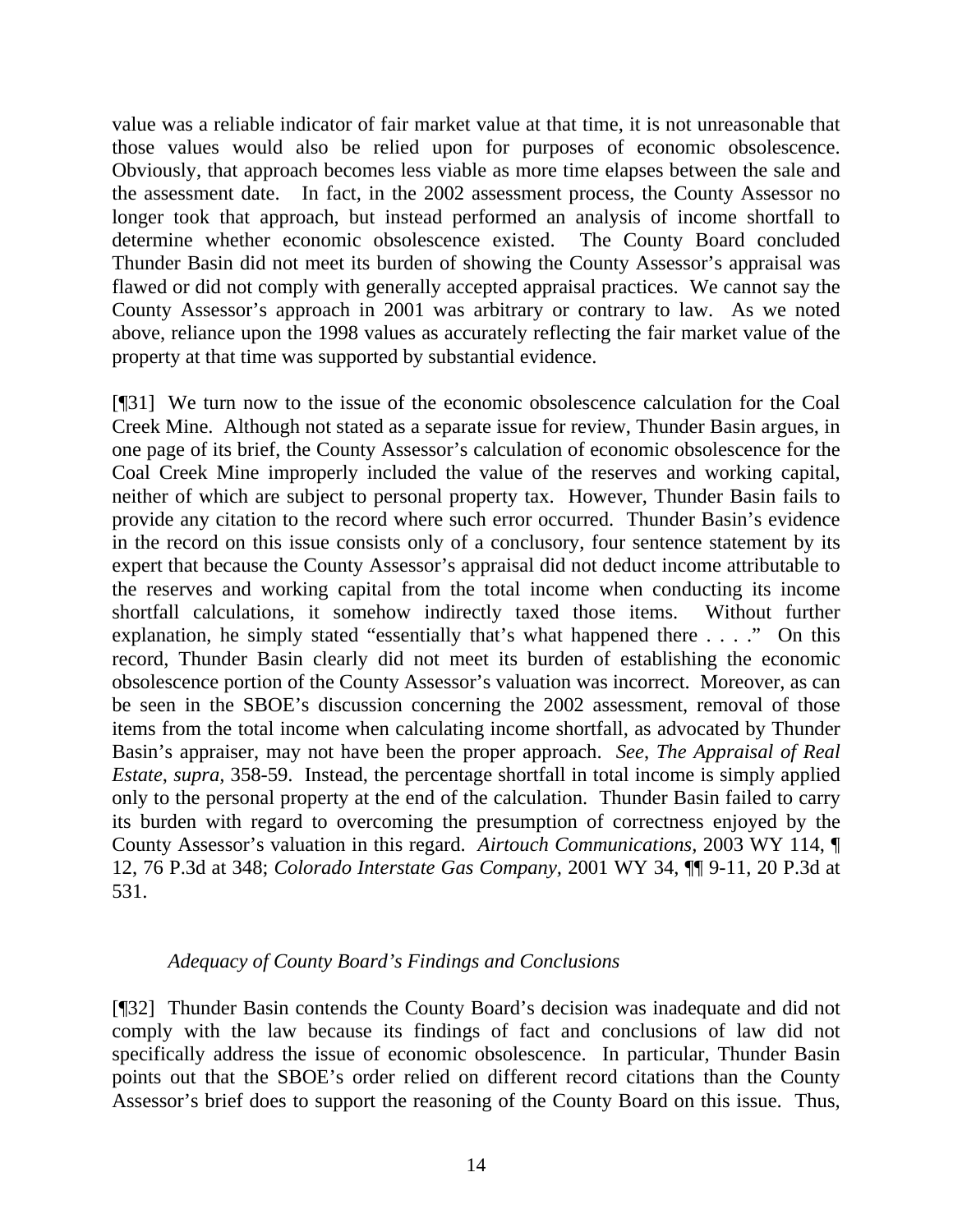contends Thunder Basin, the reasoning of the County Board cannot be identified on review and its decision must be remanded for adequate findings.

[¶33] Wyo. Stat. Ann. § 16-3-110 (LexisNexis 2005) sets forth the statutory requirements for an agency's final decision:

> A final decision or order adverse to a party in a contested case shall be in writing or dictated into the record. The final decision shall include findings of fact and conclusions of law separately stated. Findings of fact if set forth in statutory language, shall be accompanied by a concise and explicit statement of the underlying facts supporting the findings.

Although there is no bright line rule for determining the adequacy of an agency's findings of fact, we have described the attributes of sufficient findings of fact as follows:

> In discharging its duty under [Wyo. Stat. Ann.] § 16-3- 110, the agency must "make findings of basic facts upon all of the material issues in the proceeding and upon which its ultimate findings of fact or conclusions are based." *Pan American Petroleum Corporation v. Wyoming Oil and Gas Conservation Commission,* 446 P.2d 550, 555 (Wyo.1968). This Court needs to know "why" an agency decided the way it did. When an agency does not make adequate findings of basic fact, we do not have a rational basis upon which to review its ultimate findings and conclusions.

*Davis v. City of Cheyenne,* 2004 WY 43, ¶ 12, 88 P.3d 481, 486-87 (Wyo. 2004), quoting *State ex rel. Dep't of Transp. v. Legarda*, 2003 WY 130, ¶ 13, 77 P.3d 708, 713 (Wyo. 2003). "Similarly, we have held that a contested case hearing must provide, and the record of that proceeding must document, information sufficient to the making of a reasonable decision." *Jackson v. State ex. rel. Wyo. Workers' Comp. Div.*, 786 P.2d 874, 878 (Wyo. 1990). Absent such information, the agency decision must be set aside as arbitrary. *Id.* Incomplete or insufficient findings of fact fall under the umbrella of arbitrary and capricious actions. *Decker v. State ex rel, Wyo. Med. Comm'n,* 2005 WY 160, ¶ 25, 124 P.3d 686, 694 (Wyo. 2005); *Padilla v. State ex rel. Wyo. Workers' Safety and Comp. Div.,* 2004 WY 10, ¶ 6, 84 P.3d 960, 962 (Wyo. 2004).

[¶34] While the County Board's findings in this case are sparse and somewhat conclusory, we cannot conclude the County Board's decision was arbitrary or capricious under the circumstances presented here. The County Board's decision states Thunder Basin had the burden to overcome the presumption the County Assessor's value was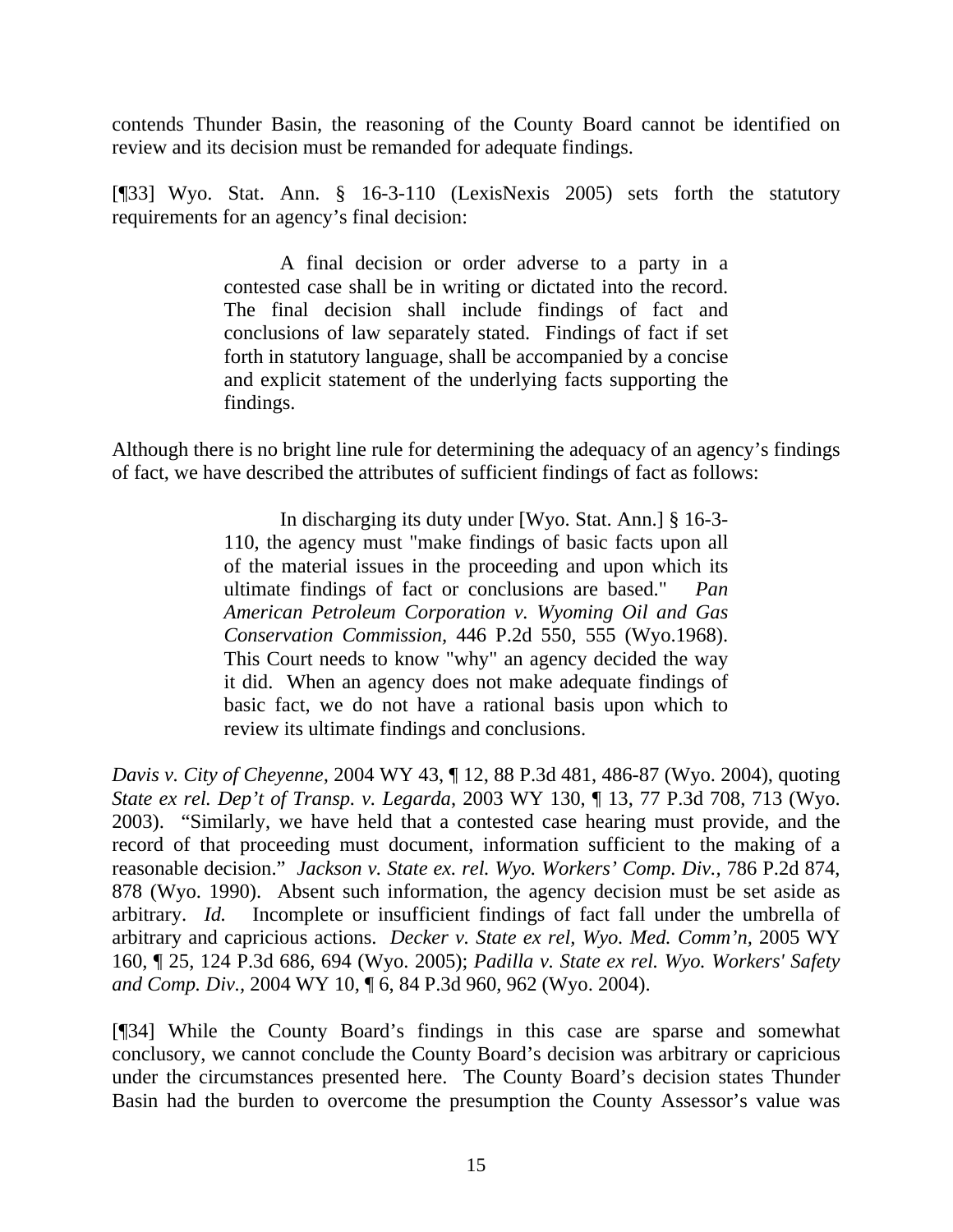correct and it failed to do so, a mere difference of opinion between appraisers was not sufficient to establish a valuation error, and the County Assessor's appraisal was consistent with the regulations and applicable law and relied on the best information available. True, it would have been helpful had the County Board specifically addressed Thunder Basin's argument concerning economic obsolescence. However, no doubt exists concerning the reasoning of the County Assessor's expert that the recent purchase obviated the need to do an economic obsolescence calculation. The County Board made a specific finding that the County Assessor's valuation was proper in all respects. Thus, it is clear from the record what the basis of the County Board's determination was on that issue.

[¶35] This situation is different from other cases where we have held an agency's decision to be arbitrary and capricious for failing to make sufficient findings of fact on evidentiary issues that are disputed. *See, e.g., Decker,* 2005 WY 160, ¶ 27, 124 P.3d at 694. We have said when there is disputed evidence on an issue, the hearing examiner must

> make findings of basic facts upon all of the material issues in the proceeding and upon which its ultimate findings of fact or conclusions are based. Unless that is done there is no rational basis for judicial review.

\* \* \* \*

All of the material evidence offered by the parties must be carefully weighed by the agency as the trier of the facts; conflicts in the evidence must be resolved, and the underlying or basic facts which prompt the ultimate conclusion on issues of fact drawn by the agency in sustaining the prima facie case made, or in rejecting it for the reason it has been satisfactorily met or rebutted by countervailing evidence, must be sufficiently set forth in the decision rendered.

*Bush v. State ex rel. Wyoming Workers' Safety and Comp. Div*., 2005 WY 120, ¶ 9, 120 P.3d 176, 180 (Wyo. 2005) (quoting *Pan Am. Petroleum Corp. v. Wyoming Oil and Gas Conservation Comm'n*, 446 P.2d 550, 555, 557 (Wyo. 1968)).

*Id.* In the instant case, the County Assessor's expert testified the 1998 values represented fair market value and were, in the absence of some other indication of negative market influences, sufficiently current such that further economic obsolescence calculations, such as the income shortfall method, were unnecessary. Thunder Basin's position was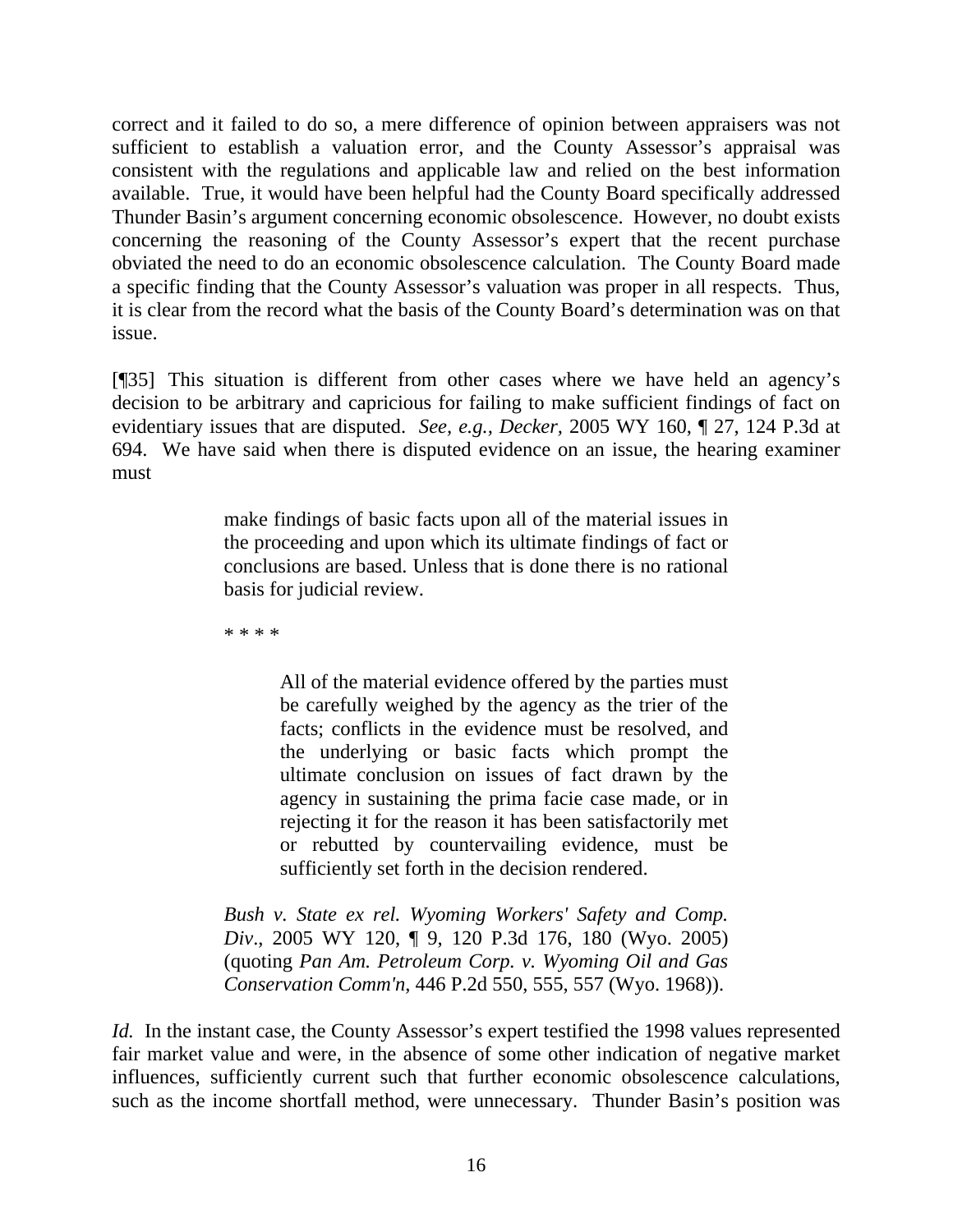simply that when such calculations are completed, some shortfall in income is seen and thus, some economic obsolescence has occurred. However, Thunder Basin's expert did not directly contest the County Assessor's position that reliance on reasonably current, arms length sales values was an appropriate basis upon which to conclude no further economic obsolescence calculations were necessary.<sup>[3](#page-18-0)</sup> Because the evidence upon which the County Assessor relied in concluding an economic obsolescence deduction was not appropriate was not contested, we hold the County Board's order was adequate to conduct our review. It would do little good to remand this matter in order for the County Board to state the obvious, e.g. it found the 1998 allocated value, derived from an arms length transaction and provided by the taxpayer, fairly included economic obsolescence in 2001.

# *Case No. 05-118 – Black Thunder Mine—Tax Year 2002*

[¶36] Thunder Basin presents several issues in its appeal from the County Board's order affirming the County Assessor's valuation of the personal property at the Black Thunder Mine for the 2002 tax year. We must, however, question whether Thunder Basin had the right to appeal the SBOE's decision in the first instance and, thus, whether we have jurisdiction to consider this appeal. Issues of subject matter jurisdiction may be raised *sua sponte* at any time. *Scherer v. Schuler Custom Homes Const., Inc.,* 2004 WY 109, ¶ 10, 98 P.3d 159, 162 (Wyo. 2004).

[¶37] "The right to judicial review of administrative decisions is entirely statutory, and agency actions are not reviewable absent statutory authority." *Brandt v. TCI Cablevision of Wyoming,* 873 P.2d 595, 597 (Wyo. 1994), quoting *Casper Iron & Metal, Inc. v. Unemp. Ins. Comm'n*, 845 P.2d 387, 391 (Wyo.1993). *See also*, *Antelope Valley Improvement and Serv. Dist. of Gillette v. State Bd. of Equalization for the State of Wyoming,* 4 P.3d 876 (Wyo. 2000). Wyo. Stat. Ann. §§ 39-11-102.1 and 39-11-109 (LexisNexis 2005) set forth the statutory requirements for appeals of tax determinations.

[¶38] A person who is adversely affected by the County Board's decision may appeal to the SBOE. Wyo. Stat. Ann. §§ 39-11-102.1(c) and 39-11-109. The SBOE hears appeals in its adjudicatory capacity. *Antelope Valley,* 4 P.3d at 878. "When the [state board] acts in its adjudicatory capacity, the [b]oard resembles a 'lower tribunal,' not an administrative agency." *Id.* After the SBOE issues its appellate decision, an "aggrieved

<span id="page-18-0"></span><sup>&</sup>lt;sup>3</sup> We recognize that Thunder Basin's expert did testify the allocated sales price was not prepared for purposes of personal property tax. However, he did not contend that if a current, bona fide arms length sales price were available, further economic obsolescence calculations would still be necessary.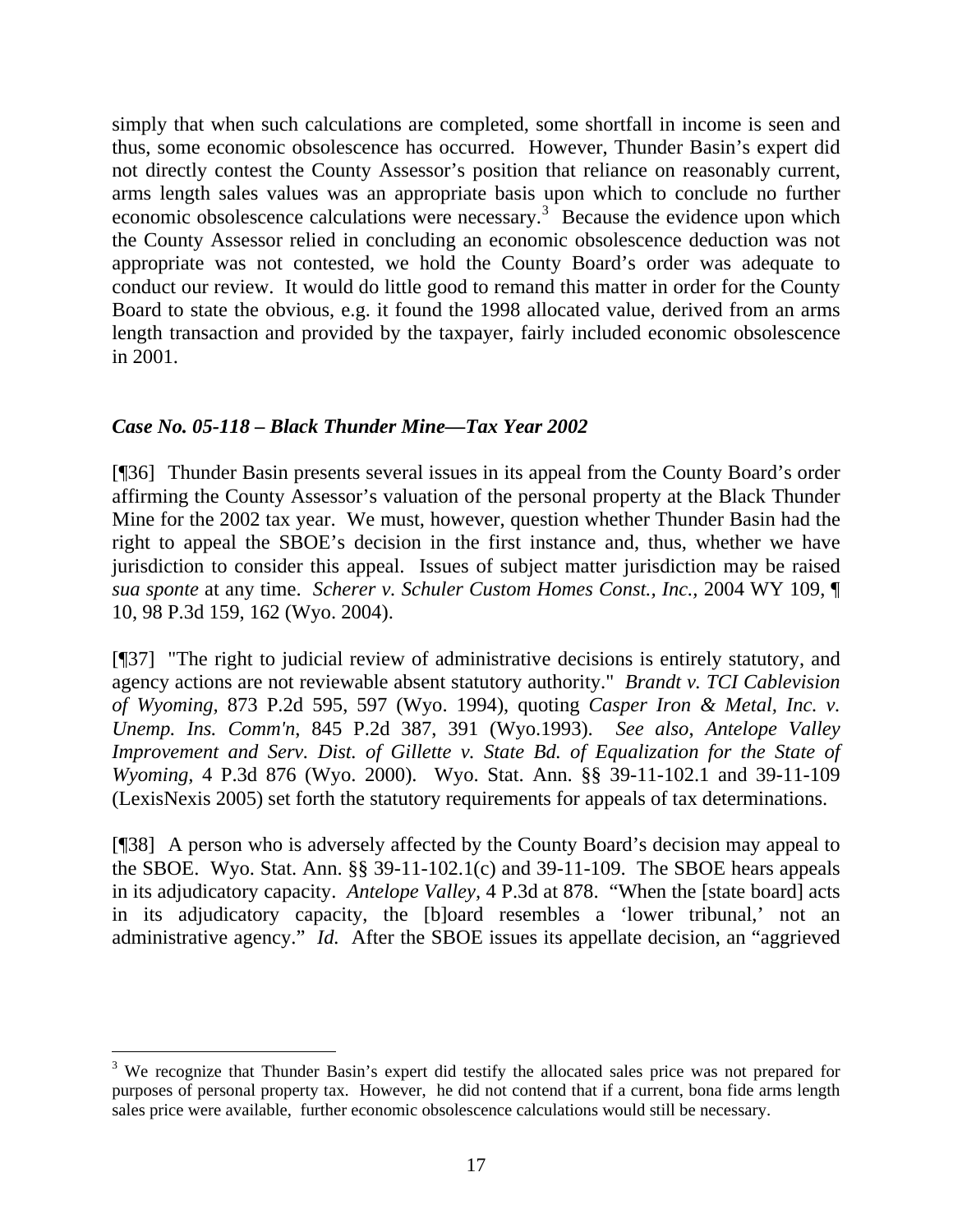person" may then appeal to the district court. Wyo. Stat. Ann. § 39-13-109; W.R.A.P. 12.01 *et seq*. [4](#page-19-0)

[¶39] The concern we have in this case is the effect of the SBOE's remand to the County Board for further proceedings. Because the SBOE concluded the County Board's decision did not comply with law and remanded the matter for further proceedings, Thunder Basin was the prevailing party and was not, therefore, "aggrieved" under Wyo. Stat. Ann. § 39-13-102 and Rule 12 of the Wyoming Rules of Appellate Procedure. Moreover, the SBOE's remand order did not finally conclude the matter. As we stated many years ago in *Pub. Serv. Comm'n v. Lower Valley Power and Light, Inc.*, 608 P.2d 660, 661 (Wyo. 1980):

> Generally a judgment or order which determines the merits of the controversy and leaves nothing for future consideration is final and appealable, and it is not appealable unless it does those things. 4 C.J.S. Appeal and Error § 94, p. 252. We conclude that the order of the district court was not designed finally to dispose of the matter but only to obtain additional information which should be considered by the commission in the first instance. No substantial rights of the commission were adversely affected by that order.

The order remanding the matter to the County Board for further proceedings did not finally determine the merits of the controversy and, consequently, did not affect Thunder Basin's substantive rights. $5$ 

[¶40] Moreover, we held in *Bd. of Trustees of Mem'l Hosp. of Sheridan County v. Martin*, 2003 WY 1, ¶ 16, 60 P.3d 1273, 1277 (Wyo. 2003), that "a judgment of the district court remanding an administrative proceeding to the agency for further

l

<span id="page-19-0"></span><sup>&</sup>lt;sup>4</sup> A county assessor is not an "aggrieved person" within the meaning of Wyo. Stat. Ann. § 39-11-109 and, consequently, may not appeal from a decision of the state board of equalization. *Brandt v. TCI Cablevision of Wyoming,* 873 P.2d 595, 587 (Wyo. 1994).

<span id="page-19-1"></span><sup>&</sup>lt;sup>5</sup> Thunder Basin maintains the SBOE exceeded its authority by providing an extensive analysis of the evidence in its remand order and, therefore, somehow poisoned the proceedings on remand. This argument presumes the SBOE cannot, in its appellate capacity, discuss the details of the County Board decision and state whether, in its opinion, that decision complies with law. In fact, that is precisely the role of the appellate body and often an appellate opinion, whether it be an administrative agency or a court, informs the entity to which the remand is made. *See*, *Antelope Valley,* 4 P.3d at 878. Whatever decision is made upon remand will be subject to review and if the direction of the SBOE decision is ultimately found to be in error, those issues can be raised properly on appeal. The fact remains that because the matter has been remanded to the County Board, the taxpayer's substantive rights have not yet been adversely affected. We refuse to speculate on what actions the County Board will take upon remand.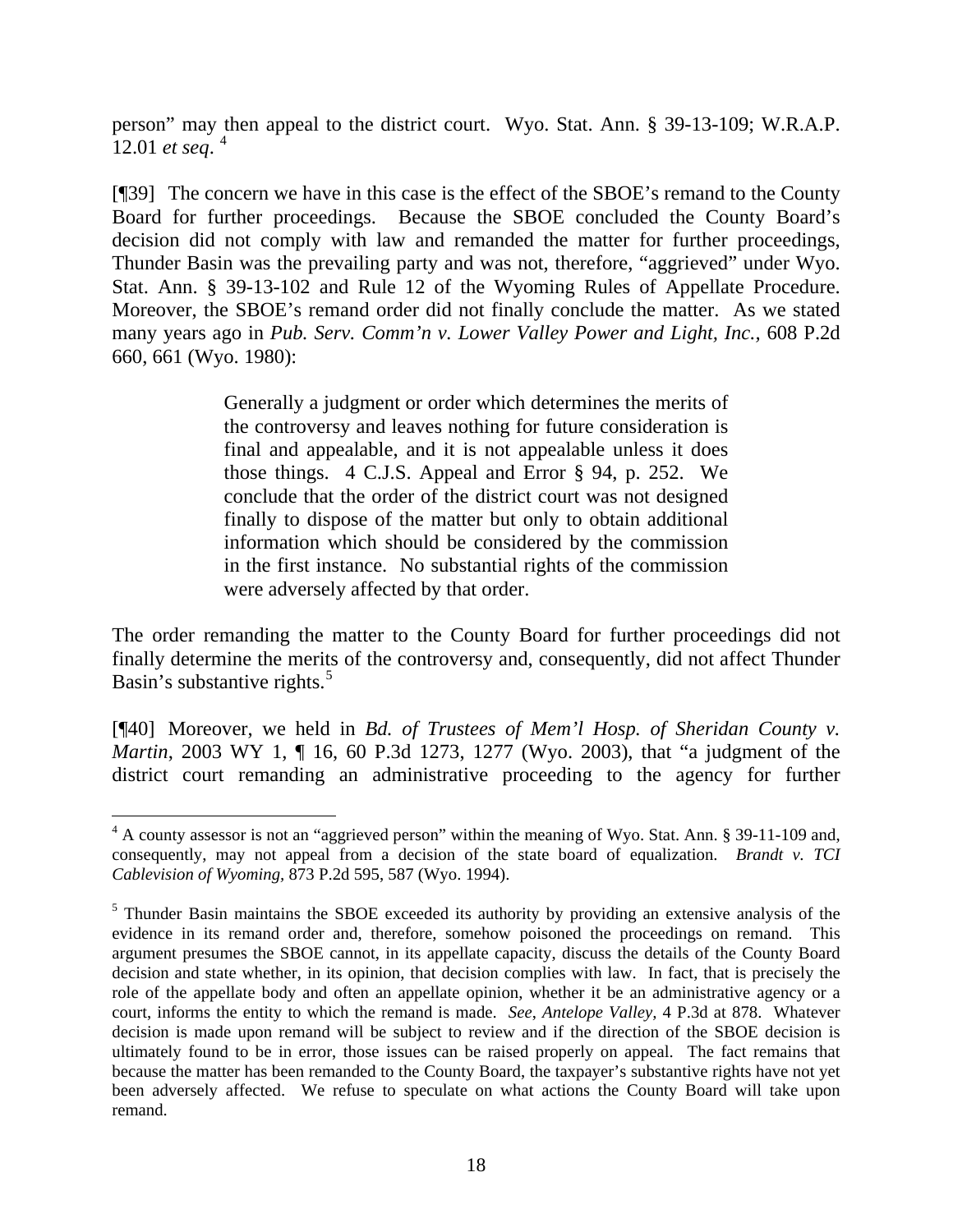proceedings is not an appealable order under W.R.A.P. 1.05." Thus, even if Thunder Basin's appeal from the SBOE to the district court was authorized, the district court's order remanding the matter to the County Board was, itself, not appealable. We, therefore, dismiss Thunder Basin's appeal in Case No. 05-118 for a lack of jurisdiction. In accordance with the SBOE's order, the matter remains remanded to the County Board for further proceedings.

### *Case No. 05-119 – Coal Creek Mine—Tax Year 2002*

[¶41] Thunder Basin objected to the County Assessor's assessment of the Coal Creek Mine for the year 2002 raising similar issues as it did in 2001, e.g. the 1998 dates and values were improperly relied upon for physical depreciation calculations, the County Assessor improperly calculated economic obsolescence, and the findings were inadequate. The County Assessor used the same procedures for his 2002 assessment as he did in 2001 and consequently, our analysis above of those similar issues remains applicable in 2002.

### *New Issues*

### *Physical Depreciation - 1998 Values*

[¶42] With regard to use of the allocated 1998 sales values, Thunder Basin raised two new arguments in 2002. First, it points to statements made in the Price Waterhouse appraisal upon which the values were based as indicating they were not to be used for this type of purpose. The appraisal stated:

> The premise of Fair Market Value is applicable only for this engagement, and accordingly, our results should not be used for any other purpose. Further, the value reported does not represent the amount that might be realized from the sale of the individual assets on the open market or from their use for an alternate purpose.

However, it also stated:

We define Fair Market Value as the price at which property would change hands between a willing buyer and a willing seller, neither being under any compulsion to buy or to sell, and both having reasonable knowledge of the relevant facts,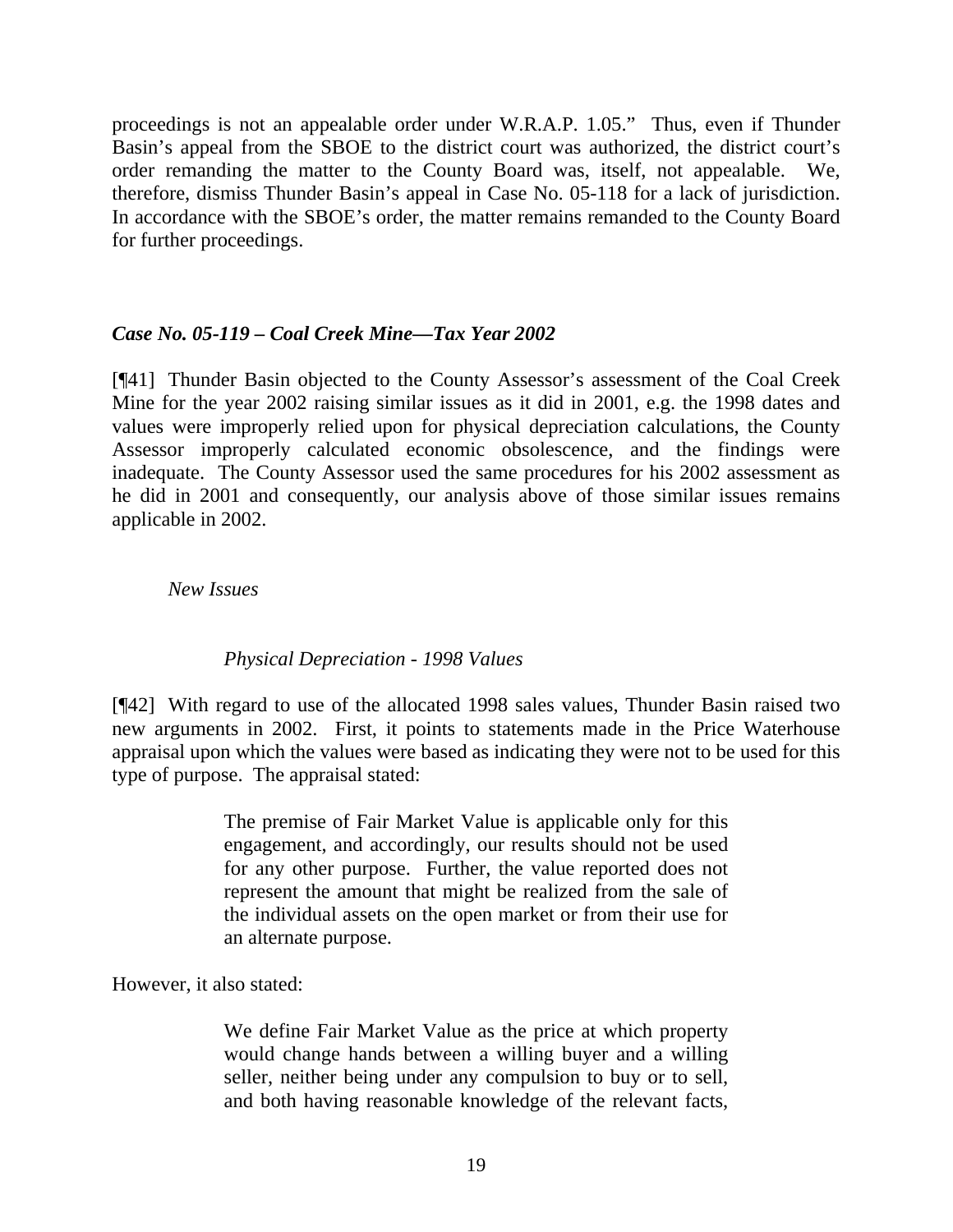(Estate Tax Regs., Sec. 20.2031-(9b); Rev. Rul. 59-60, 1959- 1, C.B. 273). In estimating the Fair Market Value in Continued Use, we assumed that the subject property would continue to be part of the respective ongoing businesses, unless otherwise specified.

[¶43] On the basis of this language, Thunder Basin claims the Price Waterhouse appraisal, on its face, was not intended to establish fair market value of the property for personal property tax purposes and its reliance on continued use and not value in exchange was inconsistent with the applicable tax statutes. We find two problems with Thunder Basin's position. First, the 1998 values from the Price Waterhouse appraisal were provided to the County Assessor by Thunder Basin for the very purpose of establishing the company's book values to be utilized by the County Assessor in determining personal property tax valuations. It was not unreasonable for both the County Assessor and the County Board to rely upon that information as reliable and a disclaimer by the accounting firm, the obvious purpose of which was to limit its own liability, should not prevent them from doing just that. Second, despite Thunder Basin's attempts to inject confusion into the issue by reference to the concepts of continued use and use in exchange, the definition of fair market value used by Price Waterhouse bears a very close resemblance to that contained in both the statute and DOR rules. Wyo. Stat. Ann. § 39-11-101(a)(iv); DOR Rules, Ch. 9 §4(f). Further, the SBOE cites to authorities which suggest when a property is utilized at its highest and best use, its value in use and its value in exchange are the same. *Property Assessment Valuation* 16 (International Association of Assessing Officers, 2d ed. (1996)). We see nothing in the Price Waterhouse appraisal which would have prevented the County Board from relying upon the information submitted to it by Thunder Basin as the book value of the property at issue. *See also*, *Guthrie,* 2005 WY 79, ¶ 14, 115 P.3d at 1092; *Airtouch Communications,* 2003 WY 114, ¶ 39, 76 P.3d at 357; *RT Communications,* 11 P.3d at 927.

[¶44] Second, in an effort to demonstrate use of the 1998 values resulted in an inaccurate valuation of the improvements, Thunder Basin presented the testimony of a local real estate appraiser who had compared the County Assessor's valuation of buildings on the mine property with its valuation of other commercial buildings in Campbell County and, on a per square foot basis, the latter values were much lower. The obvious purpose of this evidence was to demonstrate the County Assessor's valuations were not uniform and equal as required by law. However, the local appraiser admitted on cross-examination that the buildings he used for comparison were selected by Thunder Basin, none were located on mining property, and he did not attempt to find any similar mining buildings to include in his comparison. Given the problems in finding true comparable values in this situation, little weight can be given to Thunder Basin's effort to show the values resulting from the cost approach were inaccurate by comparing them to randomly selected buildings. Instead, the difference in the value of the improvements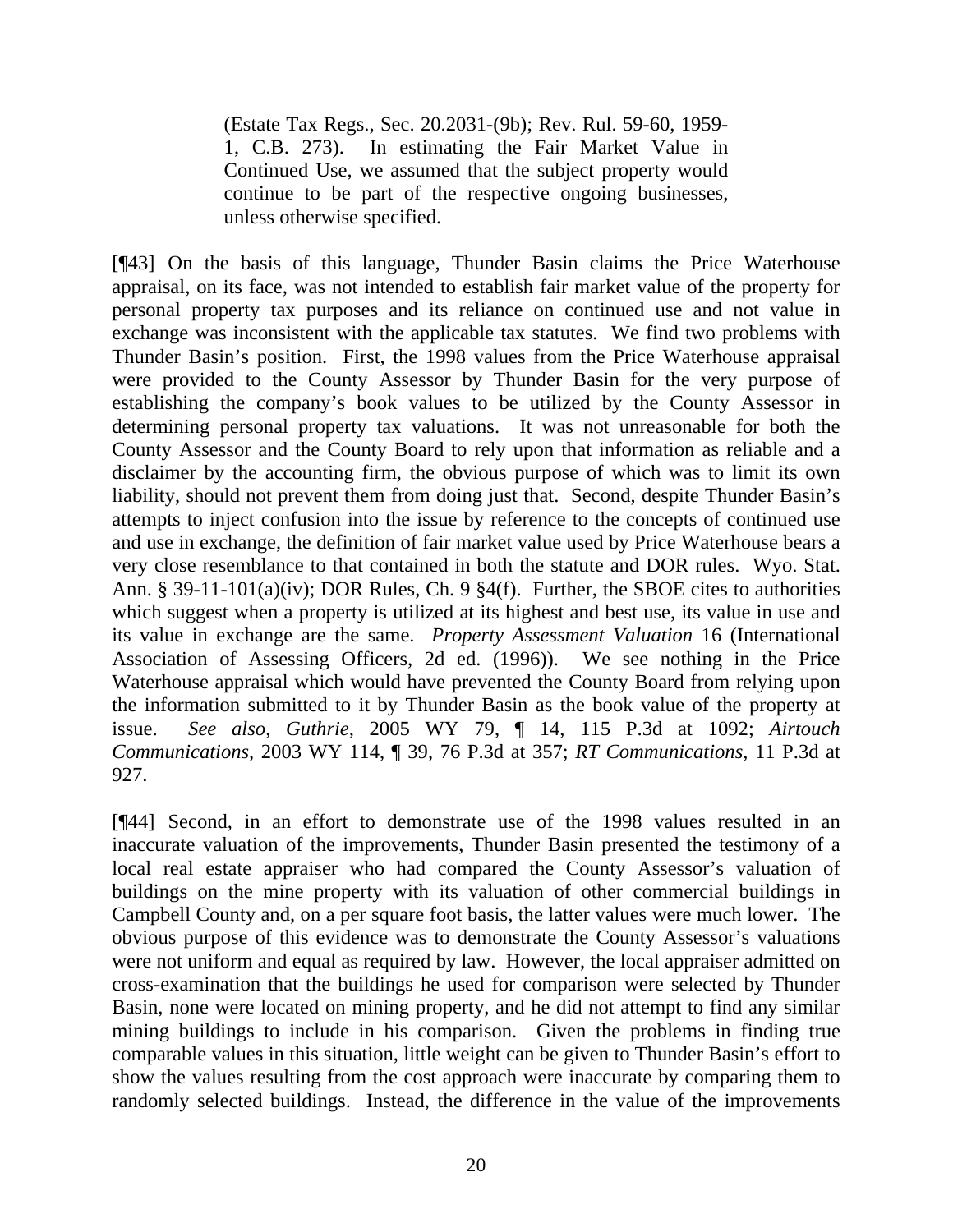between the County Assessor's and Thunder Basin's appraisals arose simply from the County Assessor's use of the 1998 value which resulted in fewer years of depreciation. As we previously discussed, that approach was not inconsistent with the statute or the regulations.

[¶45] We would also note the County Assessor's expert testimony in 2002 clarified that use of allocated sales data in the cost method for property tax purposes, such as was done in the case of the Coal Creek Mine, was typical and, in fact, had been used by the County Assessor to value personal property after the sale of at least three other Campbell County mines. Use of either the original cost data or an allocated purchase price was acceptable for purposes of the cost method. Even the County Assessor's expert testified that while his approach was an "accepted method," it was not the only one, and Thunder Basin's approach was also acceptable. The choice between the two was, therefore, a matter of appraisal judgment. *RT Communications,* 11 P.3d at 921. There was substantial evidence to support the appraiser's approach; consequently, we find no basis upon which to reverse the County Board's decision affirming the County Assessor's use of the 1998 values.

# *Economic Obsolescence*

[¶46] The County Assessor calculated the economic obsolescence for the Coal Creek Mine to be 50%, whereas Thunder Basin claimed it was 64.06%. The County Assessor's expert concluded the personal property at the mine still had some value even though the mine was closed. To estimate that value, he averaged zero production when the mine was closed and 100% of production at full capacity and used the resulting 50% as his economic obsolescence factor. He testified this approach was justified in his appraisal experience and common practice throughout Campbell County in these kinds of situations. However, he did recognize that if a mine remained idle for a "lengthy period," he would revisit that value and reduce it further.

[¶47] Thunder Basin's expert, on the other hand, used the production shortfall method, which required that he determine the production capacity of the mine. On the basis of publicly filed mine plans, he used a production capacity of 18 million tons per year even though the mine had never operated at that level. He then averaged the last three years of the mine's production and concluded it was operating at 18.16% of production capacity. Using a scaling factor, he determined the economic obsolescence was 64.06%. Had he used a different production capacity figure, such as 11 million tons which was the highest production at the Coal Creek Mine appearing in the record, his calculation would have resulted in a much lower percentage.

[¶48] The record discloses quite clearly the difference between the two economic obsolescence calculations was one of opinion. This was exemplified when the County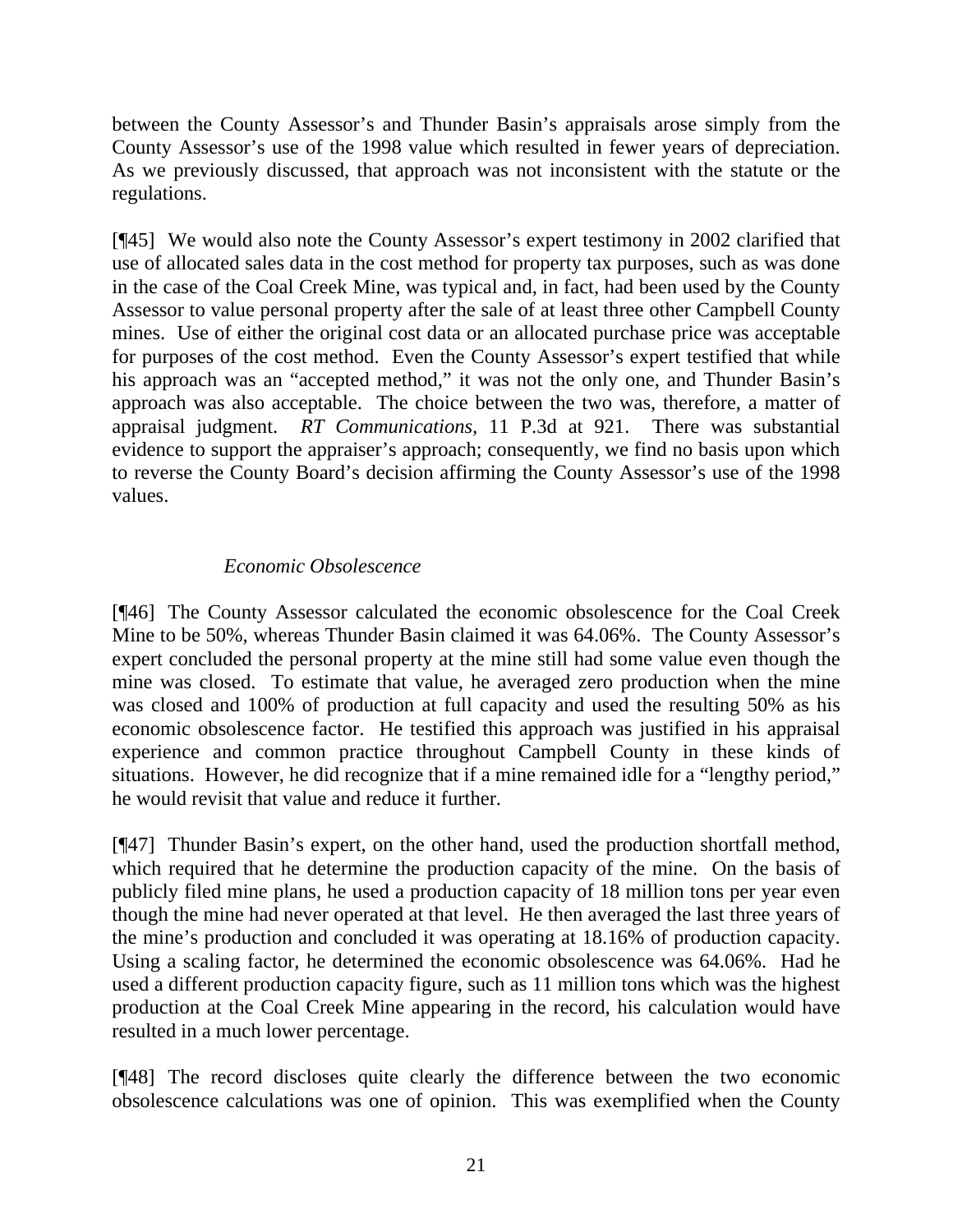Assessor's expert testified that Thunder Basin's 64.06% number was within the range of acceptable economic obsolescence, but "excessive." Differences of opinion are not a sufficient basis upon which to reverse the County Board's decision. *BP America Prod. Co. v. Dep't of Revenue,* 2005 WY 60, ¶ 26, 112 P.3d 596, 608 (Wyo. 2005); *Teton Valley Ranch v. State Bd. of Equalization*, 735 P.2d 107, 113 (Wyo. 1987). We conclude there was substantial evidence to support the County Assessor's economic obsolescence calculation for the Coal Creek Mine in 2002.

# *Adequacy of County Board's Findings and Conclusions*

[¶49] As it did in the 2001 case, Thunder Basin complains the County Board's findings and conclusion are insufficient to explain the reasons for its decision and allow for adequate judicial review. We disagree.

[¶50] The County Board's findings for the Coal Creek Mine in 2002 detailed the valuation methods used by the two appraisers and compared those methods with the requirements of the statute and regulations. They noted the County Assessor was relying upon the information provided by Thunder Basin and utilized a residual value of 30% which was within the 25% limit provided by the regulations. The County Board explained the County Assessor's approach of relying upon updated booked costs when a sale occurred was the approach used for all mines in Campbell County. With regard to economic obsolescence, the findings explained how the County Assessor's expert calculated the utility of an idle asset and found that approach was a generally accepted appraisal method.

[¶51] The County Board also carefully outlined the approach taken by Thunder Basin's expert, noted the information provided to him was different than that available to the County Assessor, and found the residual values he used were below those allowed by the regulations. Regarding the residual values, the County Board specifically found insufficient information had been submitted to vary from the 25% limit in the regulations and to do so would result in unequal treatment of other mining properties in Campbell County. Finally, the County Board concluded, after explaining both parties used acceptable appraisal methods, the differences were primarily the result of differing professional opinions and Thunder Basin had failed to overcome the presumption the value assigned by the County Assessor was valid and correct. *BP America Production Co.* 2005 WY 60, ¶ 26, 112 P.3d at 608; *Teton Valley Ranch*, 735 P.2d at 113. We conclude the County Board's findings and conclusions adequately explain its decision.